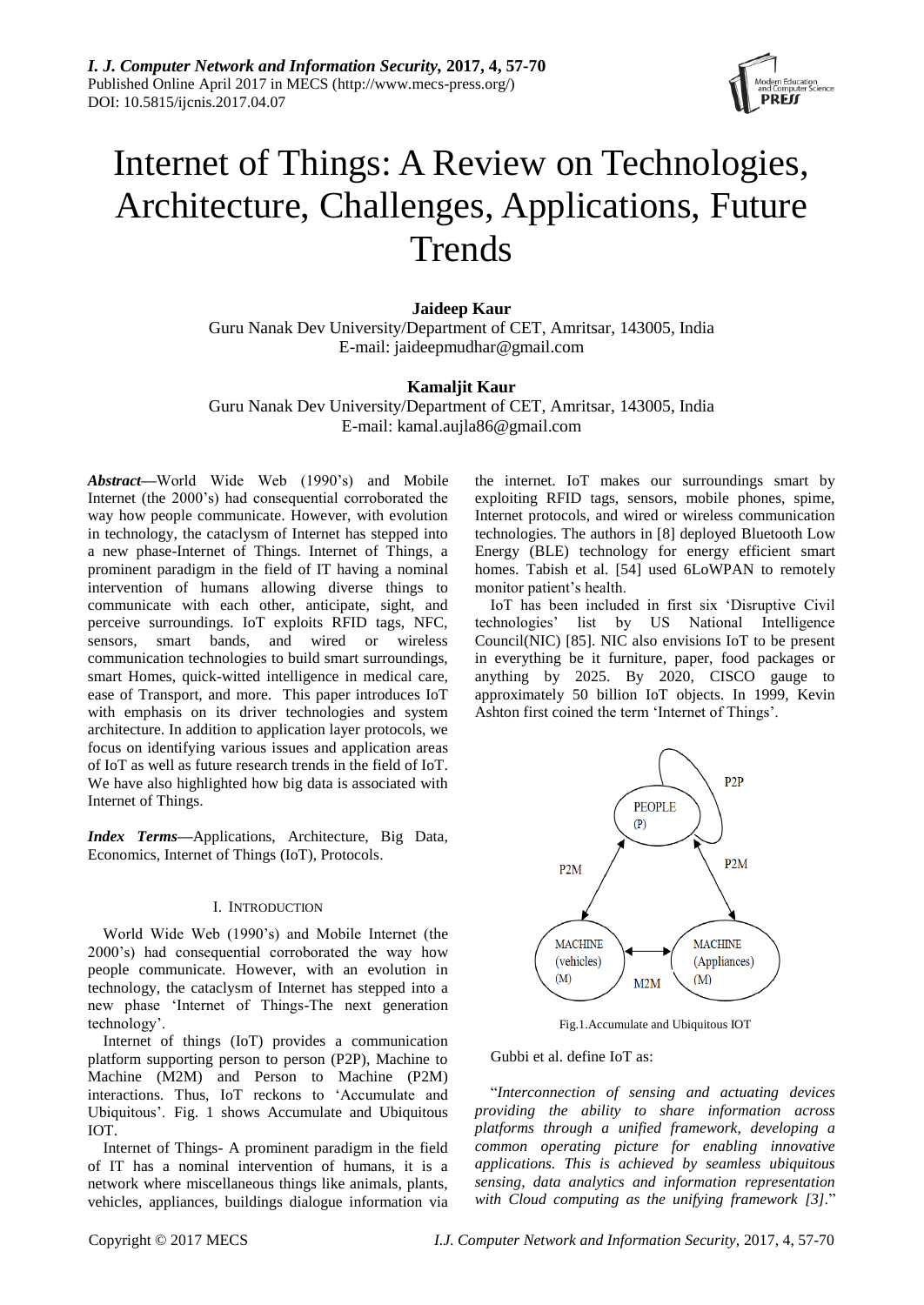IoT sensors enable things (real/physical) to anticipate, sight, perceive and conduct jobs as living things do. For example, a wristband with embedded sensors monitor your sleeping and waking time and set an alarm accordingly, this wristband can then convey a message to the bath tub to start warming water and can even communicate to the coffee maker to prepare coffee. Thus, IoT cannot only sense things but it can also control and actuate things.

Things can be uniquely identified by assigning Identification through IPv6 addressing. Current IPv4 have the capability to address only 4.3 billion devices whereas IPv6 has an address space ranging from 2 to  $128<sup>th</sup>$  power devices that count to trillions of devices. With Unique identification, things can be easily located, recognized and controlled via the internet. IoT is considered essential in performing everyday activities. It can *connect, Monitor heterogeneous things* around us, locate *things* present around the globe, automatically *manage and control things*.

Deploying IoT in our daily activities can the increase quality of life and can even help in the growth of the economy. By 2025, approximately 2-3 billion people will access the internet also economic growth caused by IoT is estimated to be in the range of \$2.7 trillion to \$6.2 trillion [55]. Table 1 shows various application areas and the percentage they have an impact on economic growth. From this Medical Care is found to benefit economic growth at the most followed by Manufacturing then Electricity.

Table 1. Percent of Economic Growth Caused By Deploying Iot in Various Application Arenas

| <b>APPLICATION ARENAS</b>   | <b>PERCENTAGE</b> |
|-----------------------------|-------------------|
| Medical Care                | 41%               |
| Manufacturing               | 33%               |
| Electricity                 | 7%                |
| Metropolitan Infrastructure | 4%                |
| Safety                      | 4%                |
| <b>Resource Extortion</b>   | 4%                |
| Agriculture                 | 4%                |
| Vehicles                    | 2%                |
| Retail                      | 1%                |

With IoT, many multinational software companies have switched to the physical world. For instance, Google collaborated with a thermostat company to create its mark in providing smart world/homes. IBM also leveraged IoT for traffic management and provides solutions for smart Grids. Various other companies such as Facebook, Apple envision IoT as its future technology.

IoT has a high significance in our day to day life. It has its vision in business, working and domestic domains such as assisted living, e-healthcare, industrial manufacturing, automation, management, smart transportation and abundant. In [8] [28] IoT is deployed for energy efficient smart Homes and Appliances, [33] deploys Arduino to monitor Air quality. Industry

manufacturing processes are made efficient and more economic decisions are made with IoT [36] [27]. In [39] an author proposed an approach to control traffic congestions as well as provides smart car parking. IoT has its application in making green, safe and secure cities [31] [34].

Section II describes various components required for the functioning of IoT devices and various IoT technologies. These technologies include RFID which is the first hardware embedded in IoT devices, its main functionality is automatic identification, authentication, and tracking; Near Fields communication (NFC) - A wireless communication technology is capable of sharing data within the range of 10 cm; ZigBee is another communication technology based on IEEE 802.15.4; 6LowPAN – An IoT communication technology that adequate IPv6 packets to IEEE 802.15.4 specification and provides multi-hop delivery. This section further reviews the applications where these technologies have been utilized. Section III highlights IoT"s system Architecture. Section IV describes various application layer protocols and their comparison. Section V reviews proposals devised for various IoT complications such as energy efficiency, cost efficiency, availability, security, scalability, reliability. Section VI addresses application areas leveraged by IoT. Section VII highlights future research trends. Section VIII associates Big Data with IoT and Section IX concludes the paper.

# II. COMPONENT PREREQUISITE FOR INTERNET OF THINGS

This section describes various components required for the functioning of IoT devices and various IoT technologies. These technologies include RFID which is the first hardware embedded in IoT devices, its main functionality is automatic identification, authentication, and tracking; Near Fields communication (NFC) - A wireless communication technology is capable of sharing data within the range of 10 cm; ZigBee is another communication technology based on IEEE 802.15.4; 6LowPAN – An IoT communication technology that adequate IPv6 packets to IEEE 802.15.4 specification and provides multi-hop delivery. IoT exploits RFID tags, NFC, sensors, smart bands, and wired or wireless communication technologies to build smart surroundings, smart Homes, quick-witted intelligence in medical care, ease of Transport, and more.

There are three components that are required for proper functioning of IoT. These are:

- 1) *Hardware and technologies –* It incorporates sensors, actuators and other embedded devices and technologies.
- 2) *Middleware –* It comprises of repository and data analytic tools.
- 3) *Display –* It *comprises of some presentation tools required for user interaction.*

Fig. 2 shows various components that sum to IoT.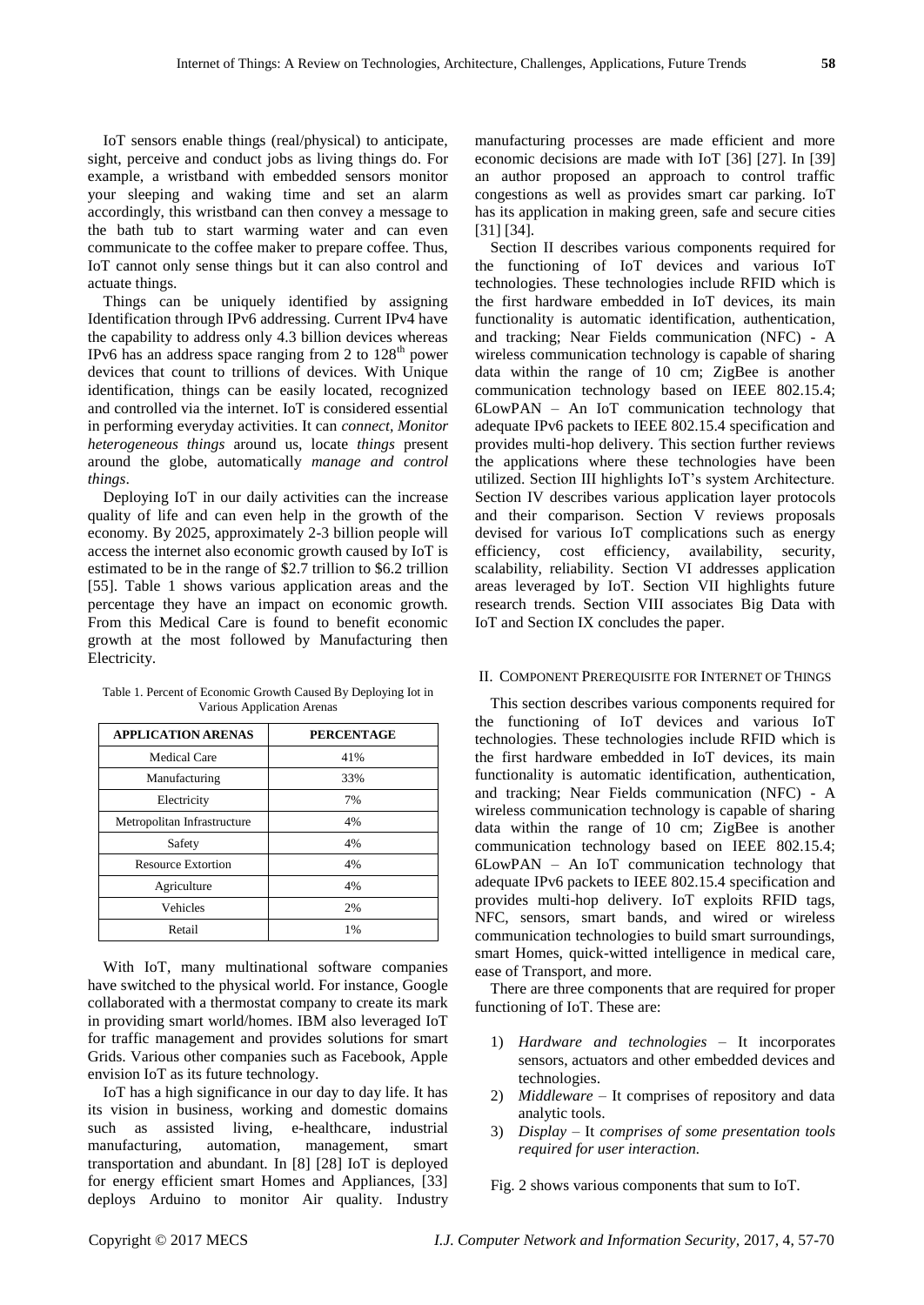

Fig.2. Various Components of IoT

This section expounds IoT components as follows:

# *A. Hardware*

Hardware associated with IoT collects required data from the surroundings. IPv6, RFIDs, NFC, BLE, ZigBee, 6LowPan, WiFi, LTE (Long Term Evolution) are some enabling technologies that gather IoT data.

# *Radio Frequency Identification (RFID)*

RFID is first technology that exists from the time when the concept of IoT was found in late 90"s. RFID is a hardware embedded in the device; its main functionality is automatic identification, authentication, and tracking. RFID consists of passive RFID tags and active RFID readers. Passive RFID tags do not operate on batteries and it conveys ID to the active RFID readers. Active RFIDs are associated with the battery and it initiates communication. Healthcare, supply chain management, automatic recycling are some applications of RFIDs.

### *Near Field Communication (NFC)*

Near Fields communication (NFC) is a wireless communication technology that has the capability of sharing data among electronic devices within the range of 10 cm. NFC works at a high frequency of 13.56 MHz and up to 424 Kbps of the data rate. Smart transportation, IPv6 packet transmission are some application areas where NFC technology is leveraged.

#### *ZigBee*

ZigBee is another communication technology based on IEEE 802.15.4. It was standardized in 2003 later was revised in 2006. ZigBee provides high-level communication among IoT devices with coverage of 10- 100m. It also has its proficiency in monitoring, authentication but does not guarantee QoS. It is a costeffective technology and consumes less energy, so it can be deployed in electric meters, wireless light switches, industrial tools that require short-range data transfer. Applications include Smart Homes, Super Market and more.

#### *Bluetooth low energy (BLE)*

Bluetooth low energy (BLE) as the name suggests is a wireless technology that is proficient in reducing power consumptions, thus increasing the lifespan of devices. BLE uses shorter wavelength, operates in the range of 100m but have 15 times lower latency than traditional Bluetooth. It follows a master-slave approach. Almost all Smartphones are leveraging this technology to a greater extent. BLE is coherent in consuming energy as compared to ZigBee. Applications include Data transmission, Home appliances, Vehicle to Vehicle communication and more.

## *6LowPan*

IPv6 over low-power wireless personal area network (WPANs) abbreviated as 6LowPAN is an IoT communication technology that adequate IPv6 packets to IEEE 802.15.4 specification. In 2007, IETF 6LowPAN working group follow this standard.

6LowPAN foreshortens transmission overhead by performing comparisons. It also supports multi-hop delivery [86] and is capable of providing security and protection in IoT environment. It operates in the range of 10-30 m. The datagram of 6LowPAN incorporates 4 types of 2 bit headers. 00 represents "No Header" and jettison all those packets that discard to 6LowPAN. 01 typify to 'Transmit Header'. This Header accomplishes multi-casting and constricts IPv6 header. 10 represent 'Reticulation addressing'. It is capable of identifying IEEE 802.15.4 packets. 11 represent fragmentation. Applications include Intrusion detection system, Healthcare.

Table 2 illustrates Attributes of Technologies used in Internet of Things.

| <b>Technology</b> | Proficiency                                                                   | Data                            | Range                     | <b>Applications</b>                                                                                                                           |
|-------------------|-------------------------------------------------------------------------------|---------------------------------|---------------------------|-----------------------------------------------------------------------------------------------------------------------------------------------|
| <b>RFID</b>       | Authentication<br>Monitoring,<br>Identification.<br>Information<br>Management | Rate<br>Up<br>to<br>640<br>kbps | $1-10m$                   | HealthCare[17],<br>Supply<br>chain<br>Management<br>[56],<br>Automotive<br>Recycling<br>Industry[57],<br>Object<br>Tracking[58],<br>warehouse |
| <b>NFC</b>        | communicatio<br>n.<br>Security                                                | $106 -$<br>424<br>kbps          | 10<br>$\,<\,$<br>cm       | management[59]<br>Smart<br>Transportation<br>$[60]$ ,<br>Electronic<br>$Lock[61]$ , IPv6<br>packet<br>transmission[62]                        |
| 6LowPan           | Protection and<br>Security                                                    | $20-$<br>250<br>kbps            | $10-30$<br>m              | Intrusion<br>Detection<br>System $[63]$ ,<br>HealthCare[64]                                                                                   |
| <b>BLE</b>        | communicatio<br>n,<br>Reduce power<br>consumption                             | $\mathbf{1}$<br>mbp<br>Ś        | 100 <sub>m</sub>          | Data<br>transmission<br>$[65]$ ,<br>Home appliances<br>[66],<br>Smart Home[8]                                                                 |
| ZigBee            | communicatio<br>n,<br>monitoring                                              | $20-$<br>250<br>kbps            | $10-$<br>100 <sub>m</sub> | Smart<br>Home[67],<br>Super<br>Market[68]                                                                                                     |

Table 2. Attributes of Technologies used in Internet of Things

#### *B. Middleware*

In order to aid repository and data analytics, a centralized system is a must. IoT paradigm results into the creation of abundant data. This data must be stored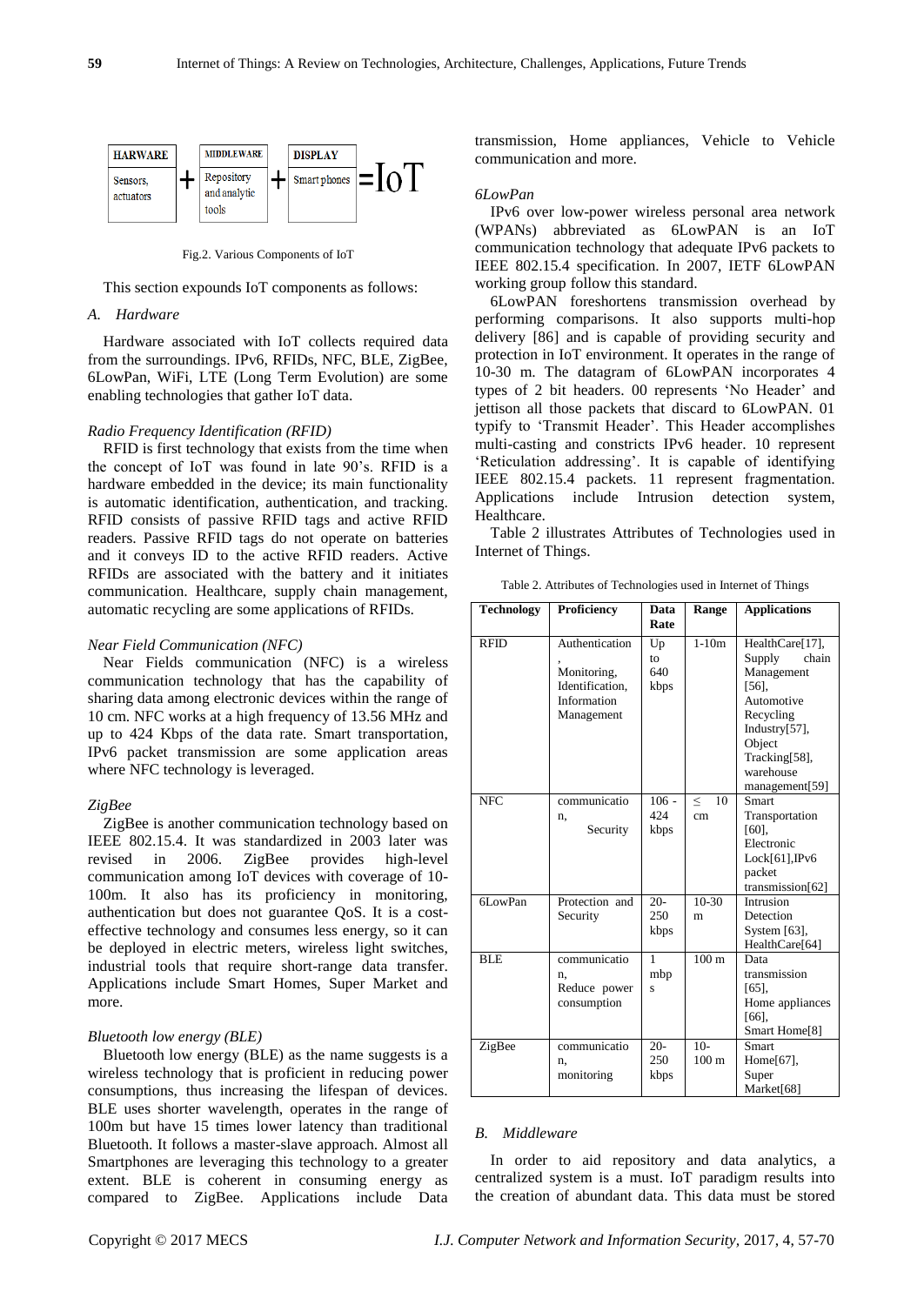efficiently and intelligently in order to perform actuation and smart observations. A centralized system provides reliability. The data so generated by IoT can be stored in a cloud-based repository.

# *C. Display*

Display components of IoT consist of those tools that provide user interaction with the scenario. Since most users of IoT are non-technical, it becomes a necessity to develop devices that are easy to operate and from which user can have maximum benefit from. Devices such as smart phones, smart tablets, 3D screen etc. fall under this category.

# III. IOT SYSTEM ARCHITECTURE

IoT system architecture has the ability to perform interoperability among heterogeneous assets around us. Considering the aforementioned fact, the architecture of IoT should be flexible layered [1]. As there is no commonly accepted IoT architecture, authors proposed various architectures, few among them are SoA based architecture proposed by Atzori et al. [2] and five-layered architecture [86].



(b) Fig.3. (a) SoA (Service Oriented Architecture) [2] (b) Five Layered Architecture.

A brief introduction to the five layers of IoT system architecture is as follows:

# *A. Objects or assets layer (Perception layer)*

The lowest layer of IoT architecture is responsible for gathering data from the surroundings wielding sensors and actuators. It is proficient in identifying location, monitoring room temperature and humidity, recording vehicle acceleration and more. It digitizes the sensed data and communicates to the object abstraction layer.

# *B. Objects Abstraction layer*

Through various communication technologies counterpart RFID, ZigBee, 6LowPAN, WiFi, 3G/4G, BLE etc. this layer act as a bridge to transfer incoming digitized data from objects layer to the service management layer. This layer is also responsible for cloud computing functionalities [87].

# *C. Service Management layer*

It is a middleware layer that after identifying the names and address provides service to its requestors. It is the layer with the help of which IoT is capable of connecting with heterogeneous things.

### *D. Application layer*

The Application layer is associated with delivering services to the customers. For instance, it can give the acceleration of the vehicle as well as an exact location of the vehicle. Various application domains include Smart Home, Smart Grid, Intelligent Transport, Smart Factory, Quick-witted HealthCare intelligence and more. Application layer incorporates CoAP (Constrained Application Protocol), AMQP (Advanced Message Queuing Protocol), DDS (Data Distribution Service), MQTT (Message Queue Telemetry Transport), XMPP (Extensible Messaging and Presence Protocol) protocols. These protocols are discussed in next section.

## *E. Business layer*

The Business layer also named as management layer manages all layers, activities, and service of IoT. It incorporates certain graphs, flowcharts, and models based on the data acquired from the application layer. This layer is capable of making effective decisions for big data analysis.

# IV. PROTOCOLS ASSOCIATED WITH APPLICATION LAYER OF IOT

The Application layer of IoT system architecture furnishes user services by following certain rules and procedures called Application layer protocols. These protocols include:

*CoAP (Constrained Application Protocol). MQTT (Message Queue Telemetry Transport). XMPP (Extensible Messaging and Presence Protocol). AMQP (Advanced Message Queuing Protocol). DDS (Data Distribution Service).*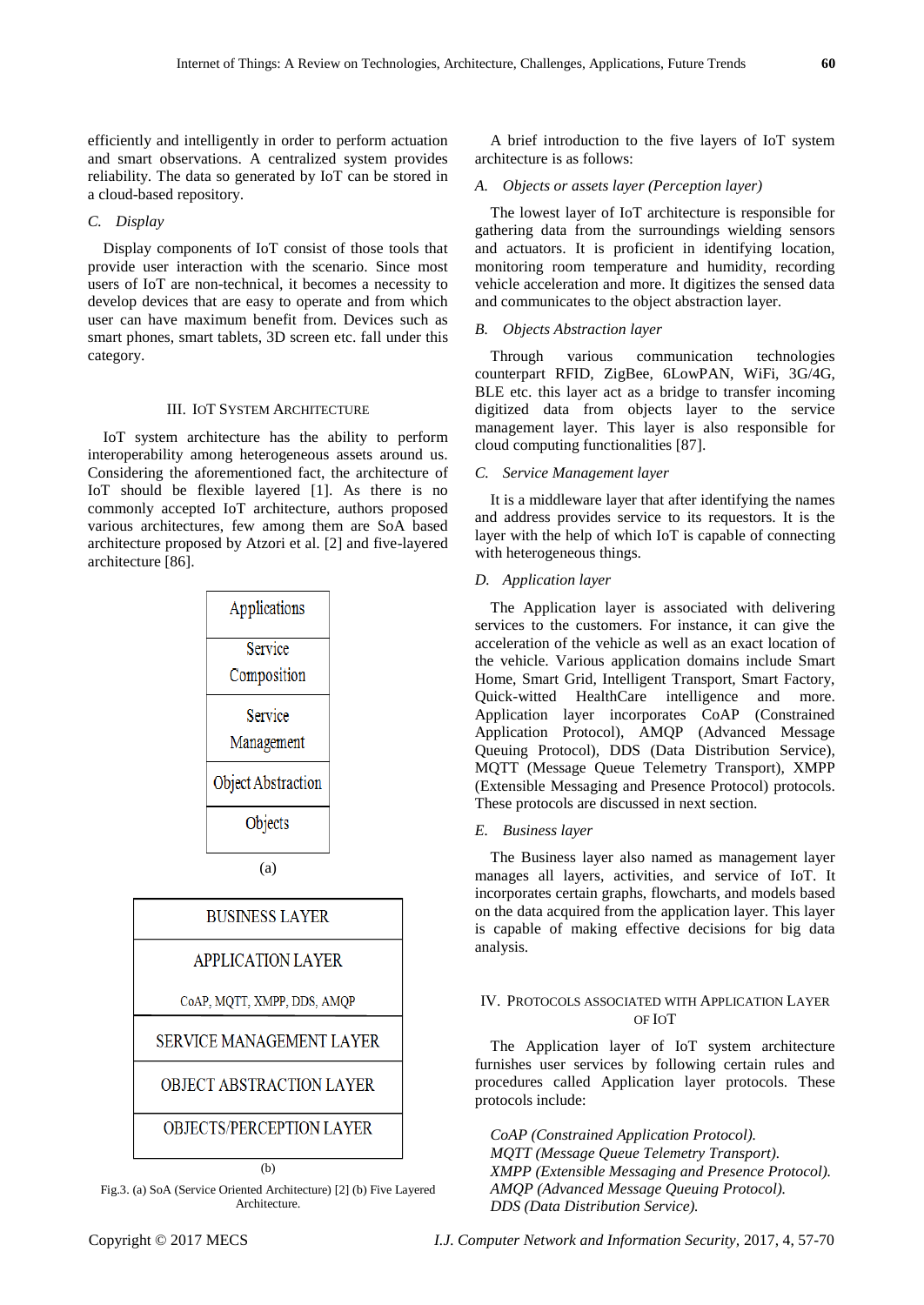Among these CoAP and MQTT are most disseminate protocols. A detailed description of these protocols is discussed as follows:

#### *A. Constrained Application Protocols (CoAP)*

CoAP is a retransmission protocol that features request and response messaging. It was standardized by Internet Engineering Task Force (IETF) constrained Restful environment. CoAP was basically designed for resource constrained devices like WSN (Wireless Sensor Networks). The main functionality of CoAP is monitoring, controlling remote devices as well as guarantying message delivery. CoAP leverages HTTP commands GET, POST, PUT and DELETE for interactions between client and server. It relies on UPD (User Datagram Protocol).

CoAP is divided into two sub-layers namely message sub-layer and request/response sub-layer. The former ensures reliable communication based on exponential back off and later deals with REST communications.

CoAP is proficient in providing Datagram transport layer security (DTLS) that provides privileged message communication, minimizing communication overhead and monitoring resources by utilizing publish/subscribe mechanism. Confirmable, Non-Confirmable, Acknowledgment (Piggybacked) and Separate Response are four types of CoAP messages. CoAP has a 32 bit message format. Fig. 4 shows CoAP message format. It incorporates CoAP version (V), Transaction Type (T), OC (Option Count), Code and Message ID (M ID) in header field followed by Token, Options and Payload fields.

| 0              |  |   | 1 2 3 4 5 6 7 8 |              | 16  | 31 |
|----------------|--|---|-----------------|--------------|-----|----|
|                |  | т | OC              | Code         | MID |    |
|                |  |   |                 | <b>TOKEN</b> |     |    |
| <b>OPTIONS</b> |  |   |                 |              |     |    |
| <b>PAYLOAD</b> |  |   |                 |              |     |    |

| Fig.4. CoAP Message Format |  |  |  |  |
|----------------------------|--|--|--|--|
|----------------------------|--|--|--|--|

Various Application domains where CoAP is utilized are personal HealthCare Systems [9], Resource Sharing [10], Congestion Control [13], and Security [37].

# *B. Message Queue Telemetry Transport(MQTT)*

MQTT is a lightweight messaging protocol that supports machine to machine communication. It relies on TCP. In comparison to CoAP, MQTT has higher throughput but lower Latency [88]. It was developed by IBM in collaboration with Arcom in 1999 and later was standardized as OASIS in March 2013.

MQTT utilizes Publish/Subscribe messaging mechanism and provides SSL (Service Socket Layer) encrypted link between client and Broker.

It has 3 QoS levels:

- 1) Fire and Forget Fire the message and Forget i.e. no acknowledgment is received.
- 2) Delivered at least once Message is delivered at least once and for each delivery acknowledgment is received.
- 3) Delivered exactly once In order to guarantee message delivery, 4-way handshake procedure opts.

The Client-Server of MQTT comprises of 3 elements:

- 1) Subscriber.
- 2) Publisher.
- 3) Broker.

Every server in this architecture is referred to as broker. Client subscribes to a topic generated by the publisher. The Publisher on the other hand forwards the generated topic to the broker. For Instance, Consider three clients A, B, and C. Here Client A is a Publisher that publishes a topic "air humidity" and Client B and C subscribes to this topic. Now, whenever Client A publishes the value of air humidity says 49 then the intermediate broker gives access of this value to all the subscribed Clients.



Fig.5. Publisher/ Subscriber MQTT Architecture

The message format of MQTT consists of four bytes header, 1-4 bytes length, variable length header and variable length message payload. Fig. 6 shows MQTT message format.



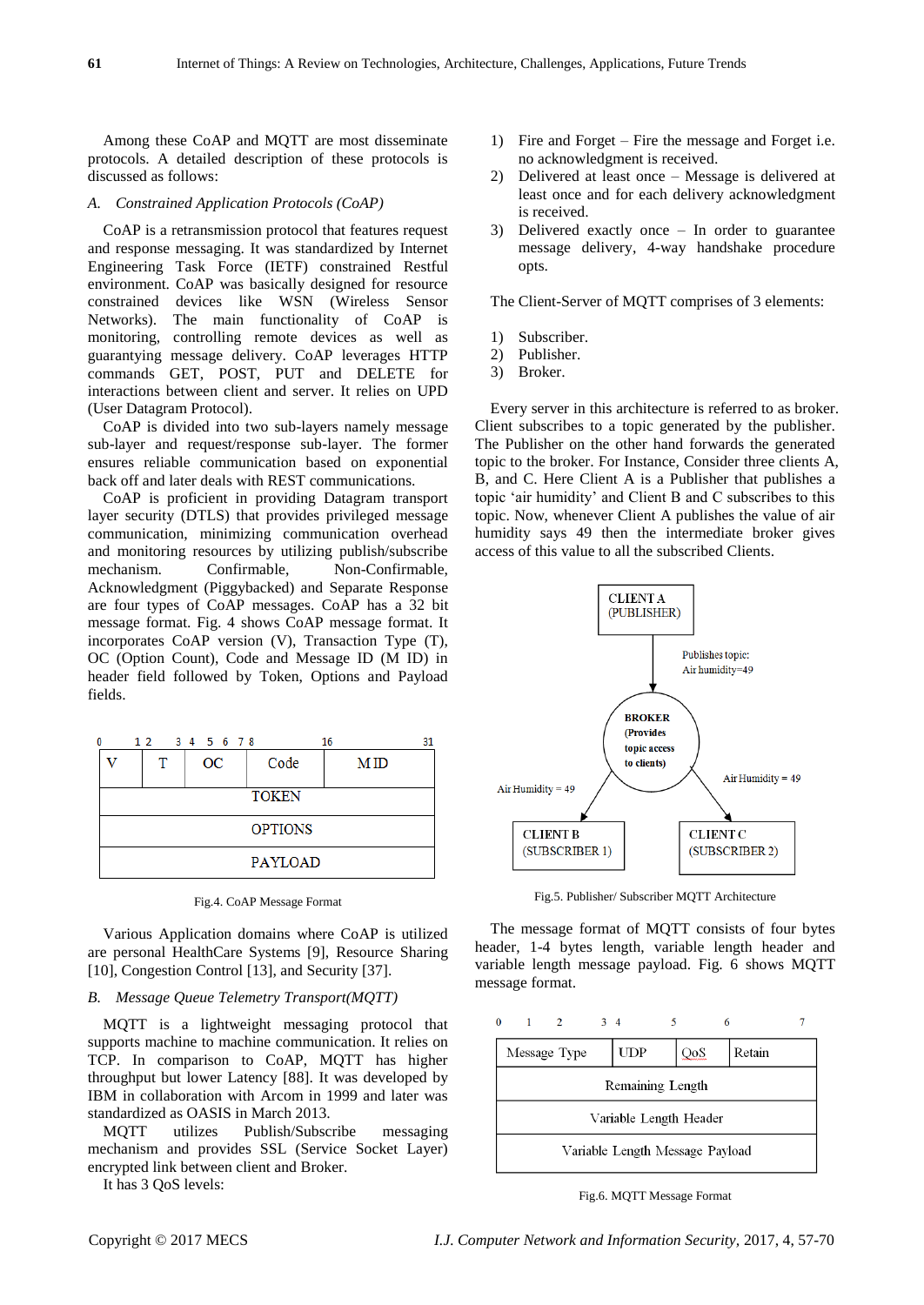Applications include medical information sharing [21], power meters, observations and more.

#### *C. Extensible Messaging and Presence Protocol (XMPP)*

XMPP is an XML, TCP based Messaging protocol that was invented by Jaber open Source community to ensure SSL confidential message communication. It became an IETF instant messaging standard in 2002.

XMPP has its applications in social networking such as multi-user chat, video/voice calling and more. It is a platform independent protocol, have no QoS support and supports Publish/Subscribe and Request/ Response.

Two or more users exchange data in the form of XML Stanza. XML stanza is cleaved into 3 components.

- 1) Message it identifies source and destination address, type and IDs.
- 2) Presence it notifies updates to the customers.
- 3) Info/query It pairs sender and receiver.

Shows XML Stanza of XMPP [1].



Fig.7. XML Stanza of XMPP [1]

# *D. Advanced Message Queuing Protocol (AMQP)*

AMQP is an open standard application layer protocol that provides reliable communication over TCP transmission. It is proficient in providing security, routing.

AMQP ensures reliable message delivery through at most once, at least once, and exactly once delivery. It supports Publish/Subscribe messaging procedure. The message format of AMQPP consists of 8 bytes header. Fig. 8 represents AMQP message format.



Annotated Messages

# Fig.8. AMQP Message Format [1]

#### *E. Data Distributed Service (DDS)*

DDS was designed for real time Machine to machine interactions by Object Management Group (OMG). It is a broker-less Publish/Subscribe architecture in comparison to MQTT, AMQP, and XMPP. DDS is highly reliable which provides both SSL and DTLS secure message communication. It supports both TCP and UDP transmission and has 23 QoS policies namely Security, durability, priority, reliability, etc.

Table 3 demonstrates the comparison between application layer protocols of IoT.

| <b>Protocol</b><br><b>Parameter</b>               | CoAP                                                                  | <b>MOTT</b>                                                                           | <b>XMPP</b>                               | <b>AMOP</b>           | <b>DDS</b>                                                                |
|---------------------------------------------------|-----------------------------------------------------------------------|---------------------------------------------------------------------------------------|-------------------------------------------|-----------------------|---------------------------------------------------------------------------|
| <b>Security</b>                                   | <b>DTLS</b>                                                           | <b>SSL</b>                                                                            | <b>SSL</b>                                | <b>SSL</b>            | SSL,<br><b>DTLS</b>                                                       |
| <b>Messaging</b>                                  | Request/Response                                                      | Publish/<br>Subscribe                                                                 | Request/Response<br>Publish/<br>Subscribe | Publish/<br>Subscribe | <b>Broker-less</b><br>Publish/<br>subscribe                               |
| <b>Transport</b>                                  | <b>UDP</b>                                                            | <b>TCP</b>                                                                            | <b>TCP</b>                                | <b>TCP</b>            | TCP.UDP                                                                   |
| <b>QoS</b>                                        | Confirmable:<br>Acknowledgment<br>Non-confirmable:<br>fire and forget | $3$ Levels:<br>Fire forget<br>delivered at least<br>delivered<br>once<br>exactly once | No<br>for<br>support<br>QoS               | support for<br>QoS    | 23 policies:<br>Security,<br>reliability,<br>durability,<br>priority etc. |
| <b>Header Size</b><br><b>Of Message</b><br>Format | $\overline{4}$                                                        | 2                                                                                     | no Header<br>Uses XML Stanza              | 8                     | -                                                                         |
| <b>Dependability</b>                              | Non-dependable                                                        | Dependable                                                                            | Dependable                                | Dependable            | Highly<br>dependable                                                      |

Table 3. Comparison of Application layer protocols of IoT

# V. PROPOSALS DEVISED FOR VARIOUS COMPLICATIONS ENCOUNTERED IN IOT

IoT networks should be such that they are able to

withstand any failure or damage caused to them. Thus, a durable IoT network is a great challenge for IoT. Anywhere and anytime availability of data is of great concern, this challenge can be resolved if both hardware and software availability is realized. With an Introduction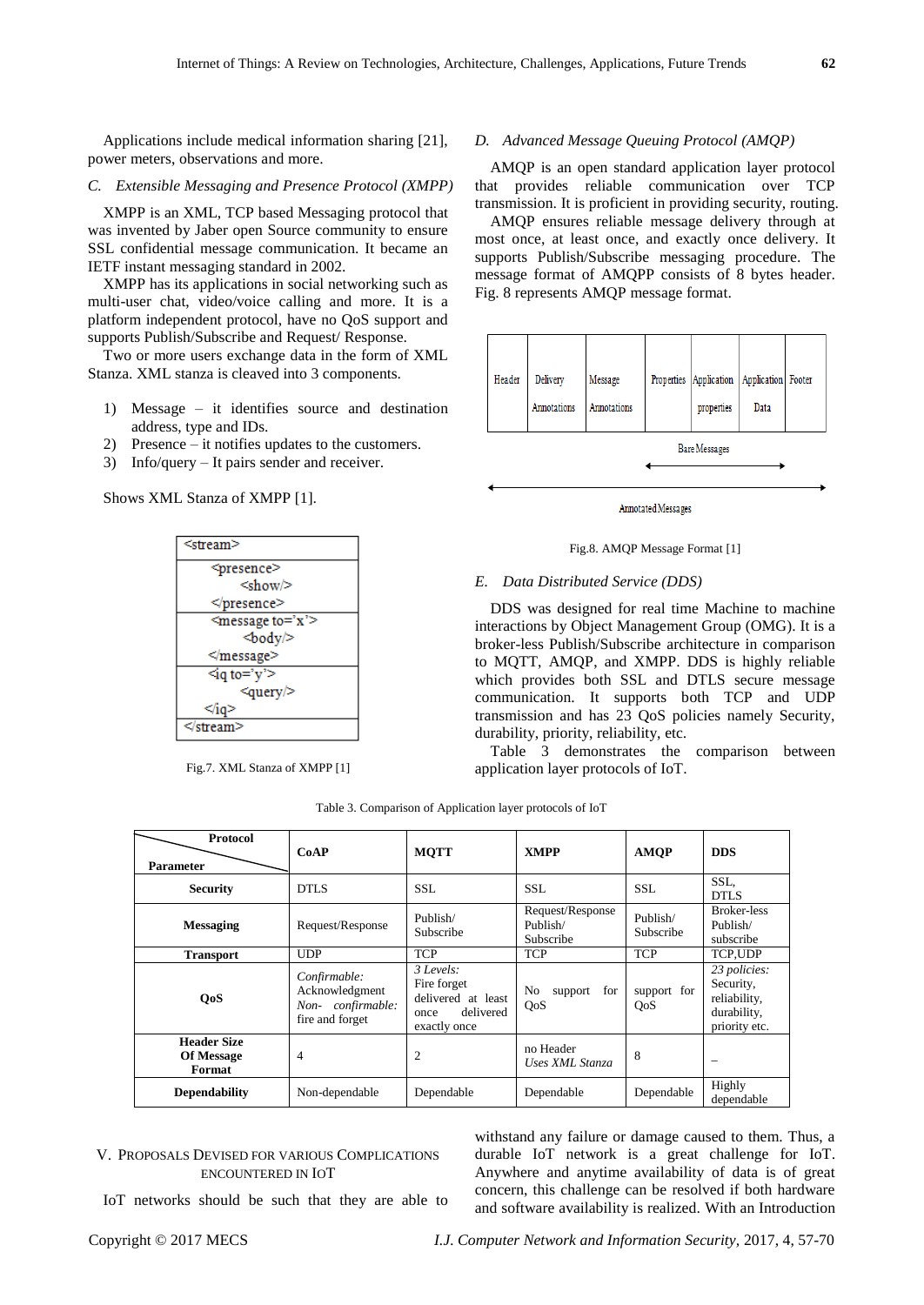to IoT, a number of devices have been automated and it consumes electricity. But for efficient energy consumption green IoT is a must. This section reviews proposals devised for various IoT complications such as energy efficiency, cost efficiency, availability, security, scalability, reliability.

# *A. Propensity in Reciprocity of Data*

Since Internet of things revolves around miscellaneous things having divergent platforms around us, these things must perform node to node interoperability for proper functioning. Hence, Propensity in the reciprocity of data becomes an IoT challenge. It is a challenge both for manufacturers and developers to deliver services irrespective of the platform user's are operating on. It is also a duty for developers to develop applications in which addition of new functions do not disturb the interaction that an application is having with other application. Through NFC, WiFi and GSM Smart Phones perform interoperability. Kiljander et al. [42] proposed Interoperability architecture for Internet of Things. This architecture postulates that universal IoT is cleaved into smaller smart areas and these smart areas exchange information by Semantic Information Broker (SIB). SIB supervises and reforms real time events with SPARQL. On Evaluation, the proposed architecture affirmed to IoT-A ARM (Architecture Reference Model).

## *B. Sturdy in Establishment of Networks*

IoT networks should be such that they are able to withstand any failure or damage caused to them. Thus, a durable IoT network is a great challenge for IoT. Heterogeneous IoT networks may encounter node failures due to low energy, hardware impairments, software error or spiteful attacks. Multimedia devices encounter such failures. Qiu et al. [6] proposed a Greedy Model that encompasses small world properties. Qui et al. Compared GMSW (Greedy Model with Small World) with DASM (Directed Angulations toward the Sink Node Model) in terms of robustness and examined that the proposed model had lower latency than DASM. To forge a resilient approach for multimedia transference on changing topologies, Rosario et al. [30] introduced a protocol named LinGO (Link quality and Geographical beaconless OR). LinGO on evaluation endows increase in packet delivery rate, QoS.

# *C. Anywhere and at anytime Availability of Data*

Anywhere and anytime availability of data is of great concern, this challenge can be resolved if both hardware and software availability is realized. Software availability deals with providing application services to all users at any time and at any place. On the other hand, hardware availability refers to the anytime and anywhere availability of IoT compatible devices.

These days" smartphones are deemed to accumulate data; they are capable of storing piles of information. With this context, Santos et al. [9] proposed a system based on CoAP to accumulate data of medical care devices so that this data is available over the internet as well as a on home network. CoAP on comparison with other IoT application layer protocols was found to be 50% lighter. Vargheese et al. [53] collected data from sensors deployed in hospital in order to provide better medical services to the patients. The authors proposed e-health architecture to ensure availability of patient's data whenever needed. Fang et al. [52] presented IIS that integrated IoT, Cloud Computing, GIS, and GPS. IIS leveraged IoT for collecting sensor data.

# *D. Regulates Escalation in Energy Efficiency*

In [8] Collotta and Pau addressed a fuzzy logic approach in order to forge energy efficient smart homes. BLE supported home devices were monitored against battery consumptions and Throughput/workload ratio. It was analyzed that life expectancy of devices increases by 30%.

With an Introduction to IoT, a number of devices have been automated and it consumes electricity. But for efficient energy consumption green IoT is a must. To resolve this problem Huang et al [38] proposed a Steiner tree algorithm to have devices that consume less energy and have a longer lifespan. On evaluation, it was observed that the proposed algorithm was more energy efficient compared to WSN. Kim et al. [28] presented a scheme named "DAOT- Dynamic and energy-aware Authentication scheme for Internet of Things'. DAOT prevents IoT devices from MITM security attacks by leveraging energy aware security strategy. DAOT is cost and energy efficient. In [20], authors analyzed one-year energy utilization of a building. They envisioned that existing green IoT structure may not be efficient. To resolve this problem, authors" leveraged smartphones and cloud computing was leveraged to propose an IoT framework. This framework helped in the growth of the economy, reduction in energy consumption and better civilization.

#### *E. Cost efficiency in terms of providing services*

With an advent of IoT, Hussain et al. [29] proposed an IoT-based framework to monitor medical status of aged and handicapped people. This framework recommended service offerings in emergency situations. On executing, the proposed framework was observed to be cost effective and productive.

Abraham and Li [34] presented a cost-effective air pollution monitoring system. This system is embedded with Arduino, inexpensive micro gas sensors and ZigBee networks. It is effective in producing a healthy environment.

# *F. Degree of Sanctuary*

It is a difficult task to ensure security in heterogeneous IoT networks where billions and trillions of devices share data. In order to have secured link between these things Pereira et al. [45] proposed a CoAP dependent scheme. This scheme provides user authentication, it allows only authenticated users to access read/write commands. For instance, a user authenticated for the read operation cannot perform the modification. By implementing this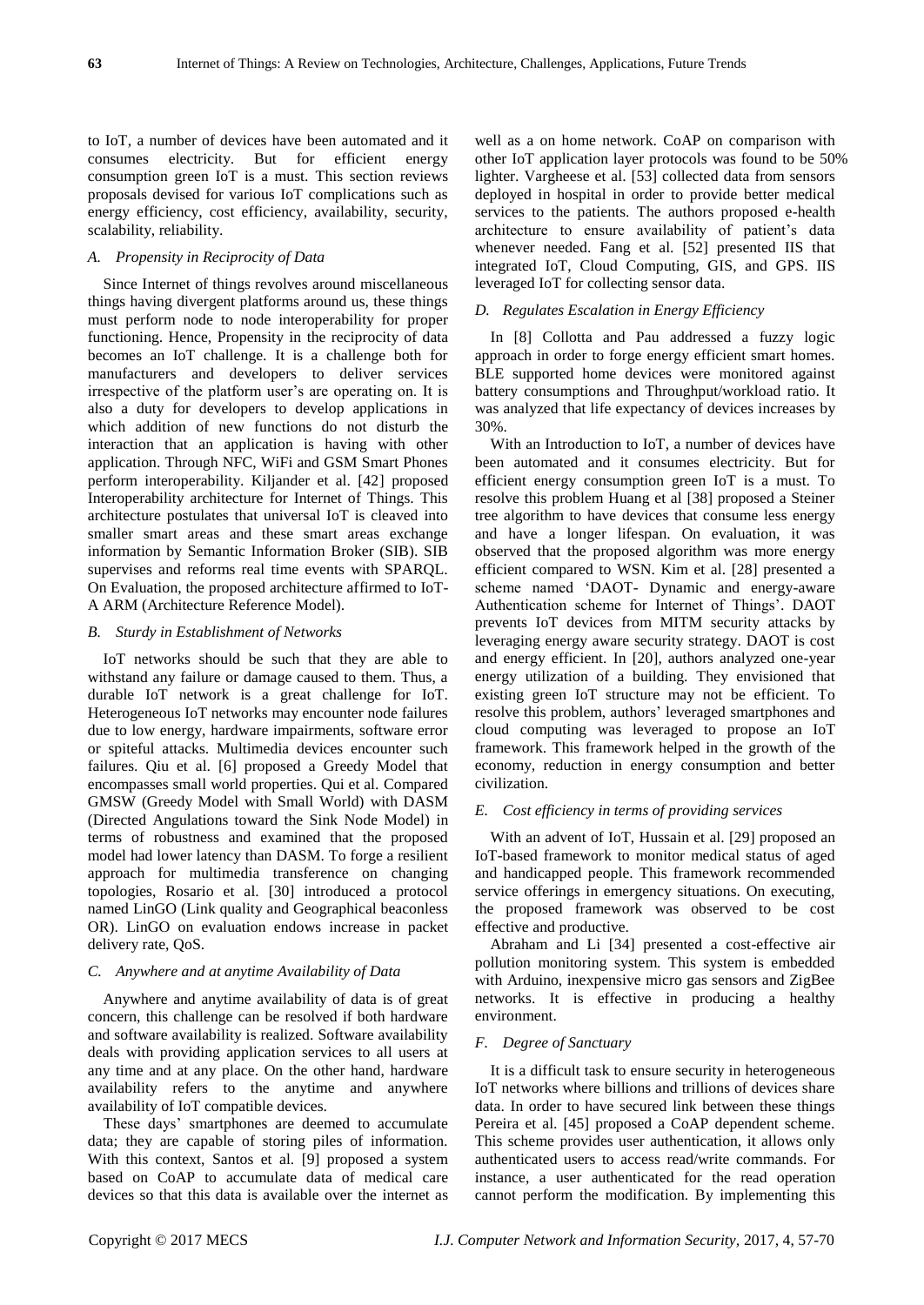scheme on client server machine, it was possible to identify a user"s I/O request and send a response to the request.

For secure transmission of data over IoT, Mao et al. [11] compared existing and proposed FIBE models. On analysis, it was found that proposed FIBE was more secure in dissemination and had fewer parameters. Kantarci and Moftah [42] presented a cloud platform named TSCM to ensure mob protection in various events such as bidding. On Evaluating TSCM, it was observed that spiteful users impression lowered by 75% and reliability by 40% also TSCM can be leveraged to 85%.

### *G. Workload Conduct*

Jiang et al. [7] identified the challenge of handling Big Data gathered from sensors. An increase in demand for mining this data, Jiang et al. [7] presented a secure, reliable and scalable storage system. Due to a rapid increase in the number of mobile users, it has become an issue to share hardware and software resources needed by mobile apps. To resolve this issue Xue and Dateres [10] addresses a horizontal scalability approach that creates an environment for providing hardware and software resources. Villalba et al [15] presented a scalable platform to perform mining of IoT data.

## *H. Scalability*

IoT scalability refers to adjoining new features and functionalities to the IoT application without causing any loss of user information or data while maintaining and enhancing QoS. Due to the variety of platforms and protocol availability, it becomes challenging to perform scalability. Xue and Detera [10] introduced the concept of horizontally scalable applications so that diverse mobile phones are clubbed together into a single compute environment. Villaba et al. [15] developed an open source scalable project namely "ServIoTicy and iServe".

# *I. Reliability*

A system ensures an increase in reliability in terms of IoT service delivery by consistently performing following its specifications. It is equivalent to availability as it ensures service delivery and takes both hardware and software into consideration. Zheng et al. [40] proposed reliable clustering anomaly detection in Smart Parking.

Table 4. Parametric Analysis of Work Done in Resolving Challenges Encountered in Internet Of Things.

| <b>PUBLICATIONS</b> |             | <b>PARAMETERS</b> |   |   |   |    |    |           |   |
|---------------------|-------------|-------------------|---|---|---|----|----|-----------|---|
| <b>REFERENCE</b>    | <b>YEAR</b> | <b>SC</b>         | R | S | C | EE | AV | <b>RB</b> | Ι |
| Qiu et al. $[6]$    | 2016        |                   |   |   |   |    |    | X         |   |
| Jiang et al. [7]    | 2015        | X                 | X | X |   |    |    |           |   |
| Collotta and        | 2015        |                   |   |   | X | X  |    |           |   |
| Pau [8]             |             |                   |   |   |   |    |    |           |   |
| Santos et al.       | 2015        |                   |   |   |   |    | X  |           |   |
| [9]                 |             |                   |   |   |   |    |    |           |   |
| Xue and             | 2015        | X                 |   |   |   |    |    |           |   |
| Detera [10]         |             |                   |   |   |   |    |    |           |   |
| Mao et al.          | 2015        |                   |   | X |   |    |    |           |   |
| [11]                |             |                   |   |   |   |    |    |           |   |
| Marjanovic et       | 2015        |                   |   |   |   | X  |    |           |   |
| al. [12]            |             |                   |   |   |   |    |    |           |   |

| $[13]$<br>Mcerreale et<br>2015<br>X<br>X<br>al. [14]<br>Villalba et al.<br>2015<br>X<br>$\frac{[15]}{\text{Chai et al.}}$<br>2015<br>X<br>$[16]$<br>He and<br>2015<br>X<br>Zeadally [17]<br>Kumar et al.<br>2015<br>[18]<br>Premnath and<br>2015<br>X<br>Hass[19]<br>Pan et al. [20]<br>$\sqrt{2015}$<br>X<br>Gomes et al.<br>2015<br>$[21]$<br>Collier et al.<br>2015<br>X<br>$[22]$<br>Suresh et al.<br>2015<br>X<br>$[23]$<br>Pham et al.<br>2015<br>X<br>$\frac{[24]}{Kalmar et al.}$<br>2015<br>X<br>[25]<br>Zhu et al. $[26]$<br>2015<br>X<br>Zhu et al. [27]<br>2015<br>X<br>X<br>Kim et al.<br>2015<br>X<br>X<br>X<br>[28]<br>Hussain et al.<br>2015<br>X<br>$\mathbf{x}$<br>[29]<br>Rosario <sup>[30]</sup><br>2014<br>X<br>X<br>Castro et al.<br>2014<br>X<br>$\lceil 31 \rceil$<br>Luvisi and<br>2014<br>X<br>X<br>Lorenzini [32]<br>C.Bekara <sup>[33]</sup><br>2014<br>X<br>Abraham and<br>2014<br>X<br>Li[34]<br>Elmaghraby<br>2014<br>X<br>and<br>Losavio[35]<br>Nitti et al.<br>X<br>2014<br>X<br>$[36]$<br>Raza et al.<br>X<br>2014<br>$[37]$<br>Huang et al.<br>2014<br>X<br>X<br>$[38]$<br>Fuhong et al.<br>2014<br>X<br>X<br>$\frac{[39]}{Zheng et al.}$<br>$\overline{\mathbf{X}}$<br>2014<br>X<br>X<br>[40]<br>Chen et al.<br>2014<br>X<br>$[41]$<br>Kantarci and<br>2014<br>X<br>Mouftah[42]<br>Kiljander et<br>2014<br>X<br>al. [43]<br>Liu et.al[44]<br>2014<br>X<br>Periera et al.<br>2014<br>X<br>[45]<br>Castellani et<br>2013<br>X<br>al. [46]<br>Palattella et<br>2013<br>X<br>al. [47]<br>Sun et al. [48]<br>2011<br>X | Batzler et al. | 2015 | X |  |  |  |
|-------------------------------------------------------------------------------------------------------------------------------------------------------------------------------------------------------------------------------------------------------------------------------------------------------------------------------------------------------------------------------------------------------------------------------------------------------------------------------------------------------------------------------------------------------------------------------------------------------------------------------------------------------------------------------------------------------------------------------------------------------------------------------------------------------------------------------------------------------------------------------------------------------------------------------------------------------------------------------------------------------------------------------------------------------------------------------------------------------------------------------------------------------------------------------------------------------------------------------------------------------------------------------------------------------------------------------------------------------------------------------------------------------------------------------------------------------------------------------------------------------------------------------------------------------|----------------|------|---|--|--|--|
|                                                                                                                                                                                                                                                                                                                                                                                                                                                                                                                                                                                                                                                                                                                                                                                                                                                                                                                                                                                                                                                                                                                                                                                                                                                                                                                                                                                                                                                                                                                                                       |                |      |   |  |  |  |
|                                                                                                                                                                                                                                                                                                                                                                                                                                                                                                                                                                                                                                                                                                                                                                                                                                                                                                                                                                                                                                                                                                                                                                                                                                                                                                                                                                                                                                                                                                                                                       |                |      |   |  |  |  |
|                                                                                                                                                                                                                                                                                                                                                                                                                                                                                                                                                                                                                                                                                                                                                                                                                                                                                                                                                                                                                                                                                                                                                                                                                                                                                                                                                                                                                                                                                                                                                       |                |      |   |  |  |  |
|                                                                                                                                                                                                                                                                                                                                                                                                                                                                                                                                                                                                                                                                                                                                                                                                                                                                                                                                                                                                                                                                                                                                                                                                                                                                                                                                                                                                                                                                                                                                                       |                |      |   |  |  |  |
|                                                                                                                                                                                                                                                                                                                                                                                                                                                                                                                                                                                                                                                                                                                                                                                                                                                                                                                                                                                                                                                                                                                                                                                                                                                                                                                                                                                                                                                                                                                                                       |                |      |   |  |  |  |
|                                                                                                                                                                                                                                                                                                                                                                                                                                                                                                                                                                                                                                                                                                                                                                                                                                                                                                                                                                                                                                                                                                                                                                                                                                                                                                                                                                                                                                                                                                                                                       |                |      |   |  |  |  |
|                                                                                                                                                                                                                                                                                                                                                                                                                                                                                                                                                                                                                                                                                                                                                                                                                                                                                                                                                                                                                                                                                                                                                                                                                                                                                                                                                                                                                                                                                                                                                       |                |      |   |  |  |  |
|                                                                                                                                                                                                                                                                                                                                                                                                                                                                                                                                                                                                                                                                                                                                                                                                                                                                                                                                                                                                                                                                                                                                                                                                                                                                                                                                                                                                                                                                                                                                                       |                |      |   |  |  |  |
|                                                                                                                                                                                                                                                                                                                                                                                                                                                                                                                                                                                                                                                                                                                                                                                                                                                                                                                                                                                                                                                                                                                                                                                                                                                                                                                                                                                                                                                                                                                                                       |                |      |   |  |  |  |
|                                                                                                                                                                                                                                                                                                                                                                                                                                                                                                                                                                                                                                                                                                                                                                                                                                                                                                                                                                                                                                                                                                                                                                                                                                                                                                                                                                                                                                                                                                                                                       |                |      |   |  |  |  |
|                                                                                                                                                                                                                                                                                                                                                                                                                                                                                                                                                                                                                                                                                                                                                                                                                                                                                                                                                                                                                                                                                                                                                                                                                                                                                                                                                                                                                                                                                                                                                       |                |      |   |  |  |  |
|                                                                                                                                                                                                                                                                                                                                                                                                                                                                                                                                                                                                                                                                                                                                                                                                                                                                                                                                                                                                                                                                                                                                                                                                                                                                                                                                                                                                                                                                                                                                                       |                |      |   |  |  |  |
|                                                                                                                                                                                                                                                                                                                                                                                                                                                                                                                                                                                                                                                                                                                                                                                                                                                                                                                                                                                                                                                                                                                                                                                                                                                                                                                                                                                                                                                                                                                                                       |                |      |   |  |  |  |
|                                                                                                                                                                                                                                                                                                                                                                                                                                                                                                                                                                                                                                                                                                                                                                                                                                                                                                                                                                                                                                                                                                                                                                                                                                                                                                                                                                                                                                                                                                                                                       |                |      |   |  |  |  |
|                                                                                                                                                                                                                                                                                                                                                                                                                                                                                                                                                                                                                                                                                                                                                                                                                                                                                                                                                                                                                                                                                                                                                                                                                                                                                                                                                                                                                                                                                                                                                       |                |      |   |  |  |  |
|                                                                                                                                                                                                                                                                                                                                                                                                                                                                                                                                                                                                                                                                                                                                                                                                                                                                                                                                                                                                                                                                                                                                                                                                                                                                                                                                                                                                                                                                                                                                                       |                |      |   |  |  |  |
|                                                                                                                                                                                                                                                                                                                                                                                                                                                                                                                                                                                                                                                                                                                                                                                                                                                                                                                                                                                                                                                                                                                                                                                                                                                                                                                                                                                                                                                                                                                                                       |                |      |   |  |  |  |
|                                                                                                                                                                                                                                                                                                                                                                                                                                                                                                                                                                                                                                                                                                                                                                                                                                                                                                                                                                                                                                                                                                                                                                                                                                                                                                                                                                                                                                                                                                                                                       |                |      |   |  |  |  |
|                                                                                                                                                                                                                                                                                                                                                                                                                                                                                                                                                                                                                                                                                                                                                                                                                                                                                                                                                                                                                                                                                                                                                                                                                                                                                                                                                                                                                                                                                                                                                       |                |      |   |  |  |  |
|                                                                                                                                                                                                                                                                                                                                                                                                                                                                                                                                                                                                                                                                                                                                                                                                                                                                                                                                                                                                                                                                                                                                                                                                                                                                                                                                                                                                                                                                                                                                                       |                |      |   |  |  |  |
|                                                                                                                                                                                                                                                                                                                                                                                                                                                                                                                                                                                                                                                                                                                                                                                                                                                                                                                                                                                                                                                                                                                                                                                                                                                                                                                                                                                                                                                                                                                                                       |                |      |   |  |  |  |
|                                                                                                                                                                                                                                                                                                                                                                                                                                                                                                                                                                                                                                                                                                                                                                                                                                                                                                                                                                                                                                                                                                                                                                                                                                                                                                                                                                                                                                                                                                                                                       |                |      |   |  |  |  |
|                                                                                                                                                                                                                                                                                                                                                                                                                                                                                                                                                                                                                                                                                                                                                                                                                                                                                                                                                                                                                                                                                                                                                                                                                                                                                                                                                                                                                                                                                                                                                       |                |      |   |  |  |  |
|                                                                                                                                                                                                                                                                                                                                                                                                                                                                                                                                                                                                                                                                                                                                                                                                                                                                                                                                                                                                                                                                                                                                                                                                                                                                                                                                                                                                                                                                                                                                                       |                |      |   |  |  |  |
|                                                                                                                                                                                                                                                                                                                                                                                                                                                                                                                                                                                                                                                                                                                                                                                                                                                                                                                                                                                                                                                                                                                                                                                                                                                                                                                                                                                                                                                                                                                                                       |                |      |   |  |  |  |
|                                                                                                                                                                                                                                                                                                                                                                                                                                                                                                                                                                                                                                                                                                                                                                                                                                                                                                                                                                                                                                                                                                                                                                                                                                                                                                                                                                                                                                                                                                                                                       |                |      |   |  |  |  |
|                                                                                                                                                                                                                                                                                                                                                                                                                                                                                                                                                                                                                                                                                                                                                                                                                                                                                                                                                                                                                                                                                                                                                                                                                                                                                                                                                                                                                                                                                                                                                       |                |      |   |  |  |  |
|                                                                                                                                                                                                                                                                                                                                                                                                                                                                                                                                                                                                                                                                                                                                                                                                                                                                                                                                                                                                                                                                                                                                                                                                                                                                                                                                                                                                                                                                                                                                                       |                |      |   |  |  |  |
|                                                                                                                                                                                                                                                                                                                                                                                                                                                                                                                                                                                                                                                                                                                                                                                                                                                                                                                                                                                                                                                                                                                                                                                                                                                                                                                                                                                                                                                                                                                                                       |                |      |   |  |  |  |
|                                                                                                                                                                                                                                                                                                                                                                                                                                                                                                                                                                                                                                                                                                                                                                                                                                                                                                                                                                                                                                                                                                                                                                                                                                                                                                                                                                                                                                                                                                                                                       |                |      |   |  |  |  |
|                                                                                                                                                                                                                                                                                                                                                                                                                                                                                                                                                                                                                                                                                                                                                                                                                                                                                                                                                                                                                                                                                                                                                                                                                                                                                                                                                                                                                                                                                                                                                       |                |      |   |  |  |  |
|                                                                                                                                                                                                                                                                                                                                                                                                                                                                                                                                                                                                                                                                                                                                                                                                                                                                                                                                                                                                                                                                                                                                                                                                                                                                                                                                                                                                                                                                                                                                                       |                |      |   |  |  |  |
|                                                                                                                                                                                                                                                                                                                                                                                                                                                                                                                                                                                                                                                                                                                                                                                                                                                                                                                                                                                                                                                                                                                                                                                                                                                                                                                                                                                                                                                                                                                                                       |                |      |   |  |  |  |
|                                                                                                                                                                                                                                                                                                                                                                                                                                                                                                                                                                                                                                                                                                                                                                                                                                                                                                                                                                                                                                                                                                                                                                                                                                                                                                                                                                                                                                                                                                                                                       |                |      |   |  |  |  |
|                                                                                                                                                                                                                                                                                                                                                                                                                                                                                                                                                                                                                                                                                                                                                                                                                                                                                                                                                                                                                                                                                                                                                                                                                                                                                                                                                                                                                                                                                                                                                       |                |      |   |  |  |  |
| SC: Scalability: D. Deliability: S. Security: C. Cost: EE: Energy                                                                                                                                                                                                                                                                                                                                                                                                                                                                                                                                                                                                                                                                                                                                                                                                                                                                                                                                                                                                                                                                                                                                                                                                                                                                                                                                                                                                                                                                                     |                |      |   |  |  |  |

Scalability; R: Reliability; S: Security; C: Cost; EE: Energy Efficiency; AV: Availability; RB: Robustness; I: Interoperability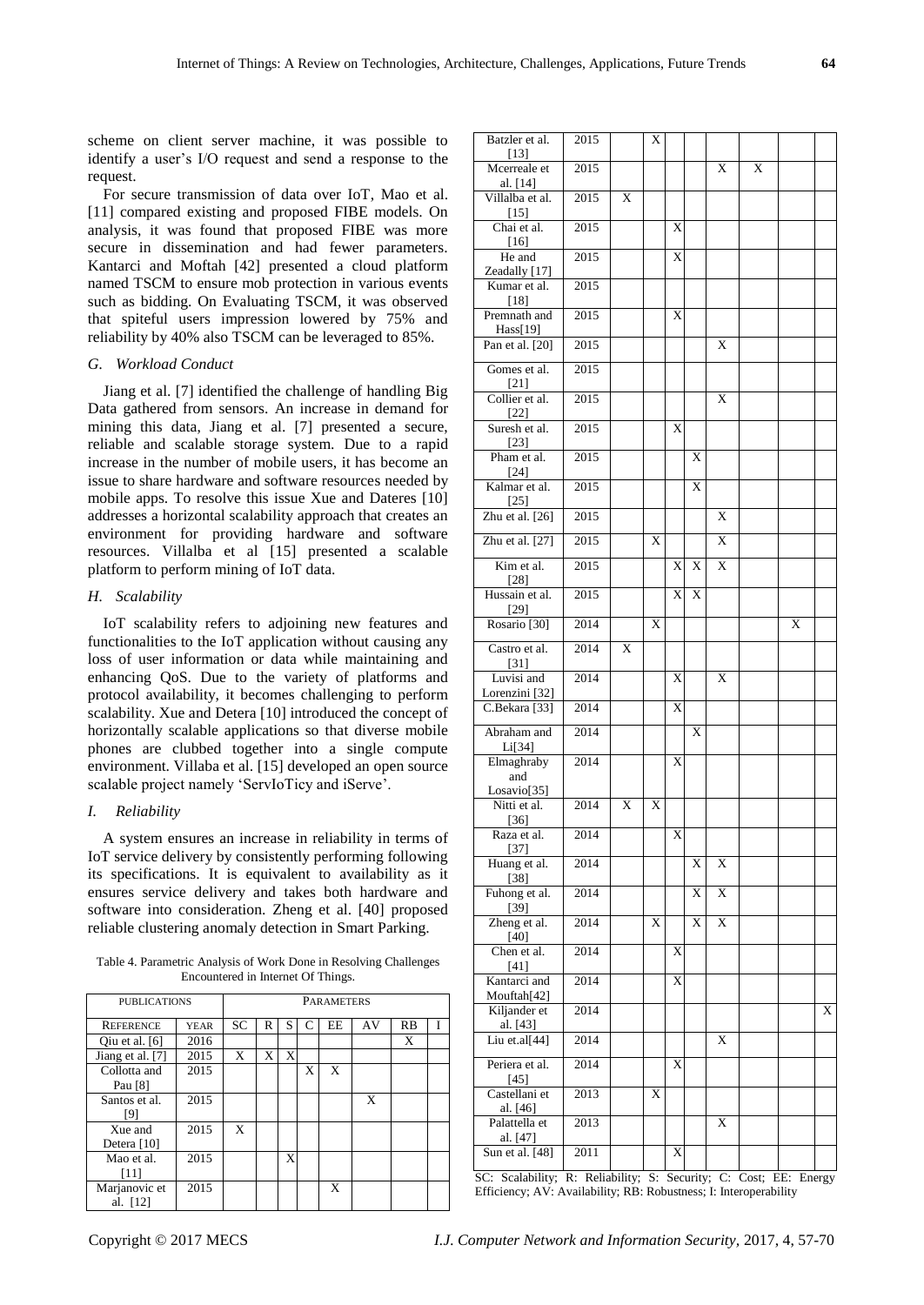#### VI. DIVERSE ARENAS LEVERAGING INTERNET OF THINGS

IoT has a potential to enhance our day to day activities with an introduction of automated applications. These applications can be found in various domains such as Industry, Home/Buildings, Healthcare, Agriculture, Education, Smart Grid and abundant. A review regarding various areas where IoT is leveraged is as follows:

# *A. Ease of Transportation or Intelligent Transportation System*

Presently all cars, buses, trains are advancing in features due to the advent of IoT. These vehicles are now equipped with sensors and actuators. Besides sensors and actuators certain tags like RFID, NFC, QR codes, barcodes, and digital watermarking are also being implanted. Sensors, actuators, tags are embedded in roads, parking lots, railway lines as well for reducing road congestion, traffic management, road safety, spotting parking locations etc. With the help of RFIDs and NFC passengers and Driver can have proper navigation of their routes; also tourists can have information for nearby hotels, restaurants, tourist places and more. In [23], authors leveraged IoT in airport parking systems where passengers can monitor their parked cars through smartphones. Authors in [70] proposed a feasible machine to machine middleware named ICSI based on smart transportation.

In metropolitan cities, due to large population traffic jams are observed for long hours due to this traffic people get late for their work. Keeping this in mind, Rathore et al. [69] proposed a graph-based approach to collect traffic information as well as the location of individual devices. For this sensors are deployed on the road which collects individual vehicles data also in other words "Big data". This data is then transformed into a graph using Giraph tool to achieve efficiency. Authors proved the proposed system to be efficient and scalable by implementing it on Giraph and Spark- a better approach than Hadoop.

# *B. Quick witted Intelligence in Providing Healthcare Advice to Patients*

Internet of Things has great significance in the medical field; it can assist patients, provide health care services over internet, infant recognition to avert any mismatch, giving correct prescriptions, etc. Wearable wristbands, sensors embedded in human bodies can monitor patient"s health status, detect heart rate, stress, Blood pressure, Sugar level etc. RFID, MQTT, CoAP, 6LowPAN are some of the technologies of great significance in providing IOT medical services. It can also be utilized to monitor elderly and disabled people.

Istepanian et al. [71], presented an intelligent architecture –m-IoT. This architecture deploys 6LowPan IoT technology to assist patients by monitoring their body temperature. IoT has tremendous applications in the field of Medical Care from assistance, care to awareness. Das et al. [72] proposed a cloud-based approach to make people aware of the health uncertainty they are encountering due to gleaming of lights. Lui et al. [73]

introduced an intelligent communication system "eBPlatform" for the doctors and patients of china. Sensors are deployed at native place of non-infectious patients. The sensors are capable of recording blood pressure, blood sugar and ECG of patients and transferring the details to doctors via online mode. A similar approach was proposed by Al-Taee et al. [74] where patients can monitor their diabetes through smartphones.

# *C. Smart homes or Buildings*

IoT has huge potential for quality living and comfort. It can dim/brighten lights as time change; it can increase/ decrease room temperature. BLE, a low-cost technology is deployed for power efficient homes. For better sustainability and healthy environment IoT can be deployed for monitoring room air quality, open garage doors, automate all home appliances, thus acting as assistance in our busy schedules.

Choubey et al. [75] proposed a decision-making scheme to monitor devices installed at home collects sensory data, transmits it to Cloud Server and then takes the decision to minimize the use of the device that consumes high power/ electricity. In [76] Coelho et al. proposed a system to provide care for people. This system tracks the behavior of people and communicates any threat encountered to caretaking staff. Authors in [77] leveraged IoT technologies to provide secure, theft free smart homes or buildings.

# *D. Exploiting Smart Industrial and Manufacturing Processes*

Advancement in Industry is not only beneficial to industrialists but it also leads to growth in country"s economy. IoT provides efficient and smart solutions for automation of Industry and various manufacturing processes like car/aircraft manufacturing, printing and packing [78], performance measurements etc. Every process inside industry such as pressure check, product location, fuel exhaustion, etc. should be monitored and controlled.

Khaleel et al. [79] deployed technologies of IoT in order to make efficient, interoperable and flexible car manufacturing process. Wireless sensor networks were deployed to monitor machines; identification, tracking, authorization was deployed with RFID. IoT can also be deployed in the construction industry where RFIDs can be used to track, monitor, manage manufacturing processes as well as control quality of product [80].

#### *E. Deploying IoT in providing Smart Education*

Education institutes have incorporated technology for better learning. Smart wristbands/ biometric sensors can be useful for the saving time of teachers in taking attendance. Whenever a student enters the class this wristband sends a signal to mark present. Neurosensors can be implanted to know about student"s learning capabilities. IoT can also be deployed in automatically measuring the academic performance of students.

In [81] author presented a new approach where IoT can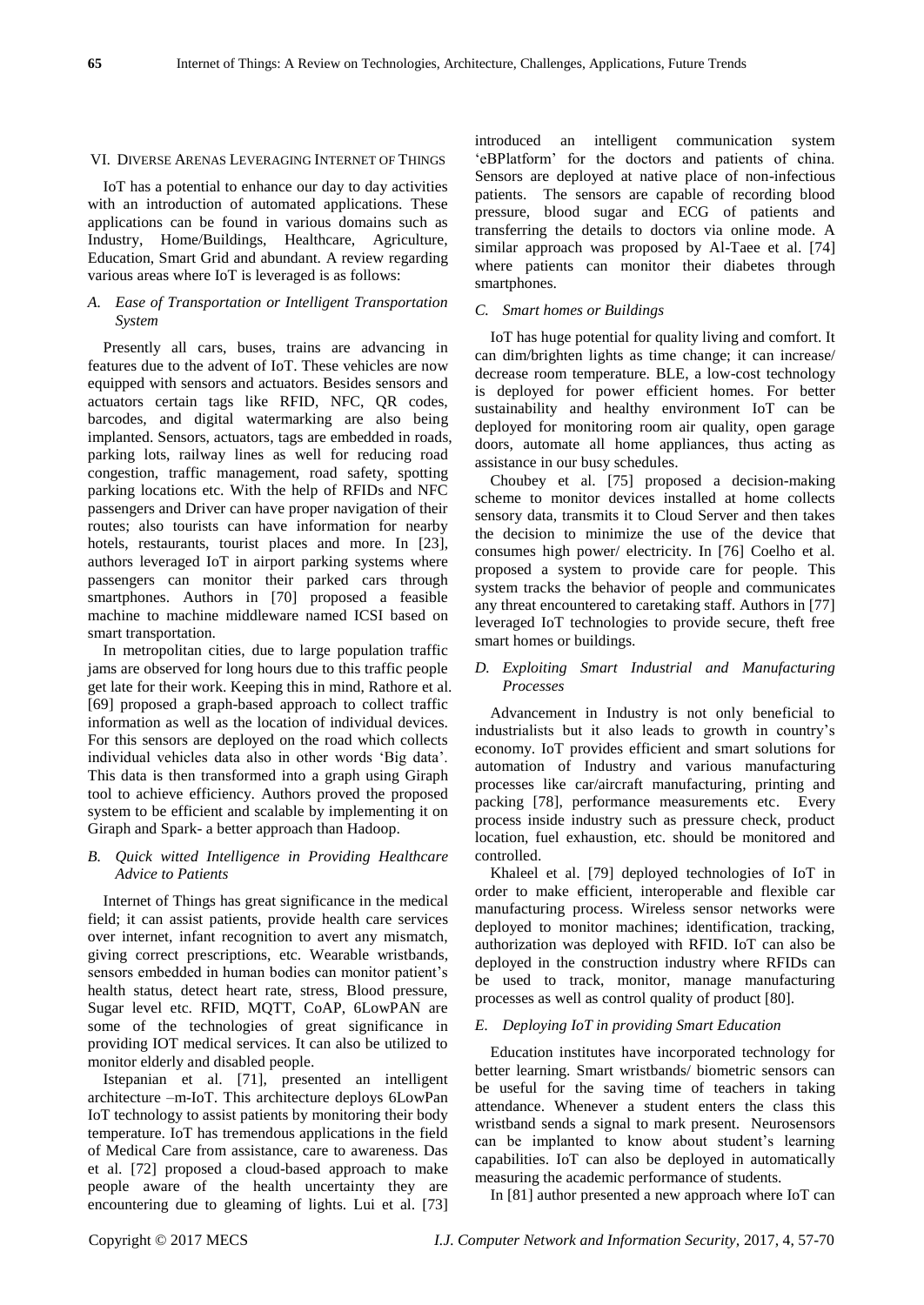create a new evolution in the education system by making amendments in teaching, training and learning, experiments, schools etc. Pruet et al. [82] provided education to primary students residing in rural areas of Northern Thailand through IoT-enabled tablets.

# *F. Smart and Safe Mining*

Mining safety is of big concern in various countries. However, IoT can be deployed to ensure safe and accident-free mining. WiFi, NFC, RFID tags deployed in mining areas has the capability of sending a warning signal. Also, mining companies in danger situations can track the location of miners and can locate or direct them accordingly. KunKun and Xiangong [83] applied IoT to detect risks and ensure safe coal mining

# *G. Smart Agriculture*

Internet of Things occupied all fields without an exception to Agriculture. Farmers make use of this technology to modernize activities related to agriculture, weather forecasting, yielding, wildlife management water regulation [84], etc. It can be deployed to track the location of animals, disease spread out among animals and plants can be detected and controlled.

Table 5. Products Launched by Various Companies Corresponding to Application Areas Associated with Internet of Things.

| <b>Applications</b>                | <b>Products available in Market</b>                                                                                                                |
|------------------------------------|----------------------------------------------------------------------------------------------------------------------------------------------------|
| <b>SMART</b><br><b>TRANSPORT</b>   | EcoTrafix and EVlink.                                                                                                                              |
| <b>HEALTHCARE</b>                  | Nymi; Proteus Helius; Sproutling Baby<br>Monitor.                                                                                                  |
| HOME/<br>SMART<br><b>BUILDING</b>  | Motorola 4Home; Samsung<br>Home<br>Monitoring Kit incorporating Hub, motion<br>sensor, water leakage sensor, arrival<br>sensor; August Smart Lock. |
| <b>SMART</b><br><b>AGRICULTURE</b> | ThingWorx IOT platform.                                                                                                                            |
| <b>SMART GRID</b>                  | InovGrid; IssyGrid; Telegestore; GE and<br>Alstom Grid.                                                                                            |
| <b>SMART</b><br><b>EDUCATION</b>   | Samsung Magic IWB; Smart light raises<br>interactive projectors; BYOD.                                                                             |

# VII. FUTURE RESEARCH TRENDS

# *A. Automatic Sensor Selection Based on Task (Context Awareness)*

IoT is present in everything around us; sensors are deployed in these things. Since these things are billion in number the data (big data) sensed by these sensors become difficult both for technical and non-technical users to collect and interpret and process. Perra et al. [51] identified this opportunity as Sensing-as-a-service and proposed a context-aware architecture. The challenge of collecting and processing of sensed data is of great concern in IoT and has become a new research area.

# *B. Heading toward Green-IOT (Constructing least Energy consumption Devices)*

IoT automates the world around us. However, automating things consume a huge amount of electricity which becomes a costly process for users as well as environment. Constructing energy-efficient devices is an opportunity for IoT developers. Keeping this in context Collotta and Pau [8] incorporated BLE to make energy efficient homes. Abedin et al. [49] address issues regarding energy efficiency and proposed a G-IOT model.

# *C. Constructing Social Networks for Objects*

Since IoT is a network of heterogeneous things, they must communicate with each other to provide user services. Atzori et al. [50] address a model named Social Internet of Things (SIoT) in order to depict need of communication of objects over social networks.

#### VIII. BIG DATA IN ASSOCIATION WITH IOT

With Big Data it is possible to extract analytics and value from data for better decision making which in turn leads to efficiency and cost or risk reduction; also it acts as a competitive advantage for businesses. Apache Hadoop, Apache Cassandra, Voldemort are some platforms for Big Data analysis. However, the data sensed by IoT is enormous to be analyzed and processed by these tools. To analyze Facebook messages received per day, Facebook used an improved version of Apache which is an integration of Apache HBase built over Hadoop [89]. Apache Spark these days is the fastest analytic tools.

The massive data gathered from IoT sensors require analysis such as pattern searching. However, existing time series data analysis services are low in efficiency and have a higher maintenance cost. To tackle this issue, Xu et al. [90] proposed TSAaaS for efficient and effective time series data searching. TSAaaS on evaluation was found 10 to 100 times faster than existing services and it requires only 0.4% of original data for storage.

A feasible solution for Big Data gathered from IoT is to keep an account of only quality or interesting data that will be actionable data. Pattern reductions, feature extraction, Principle Component Analysis (PCA) are suitable approaches for mining IoT data [91].

#### IX. CONCLUSION

IoT is an emerging paradigm; it aims at providing quality life by connecting things around us and integration with various technologies such as Cloud Computing, Big Data, Wireless Sensor Networks, etc. IoT is considered to be highly dynamic. It automates the world around us thus providing a Smart Environment. Leveraging IoT can lead to economic growth and better sustainability. By 2025, approximately 2-3 billion people will access the internet also economic growth caused by IoT is estimated to be in the range of \$2.7 trillion to \$6.2 trillion [55].

With this context, we consider IoT as next revolution of internet. We presented an overview of IoT by describing the technologies it encompasses, emphasis on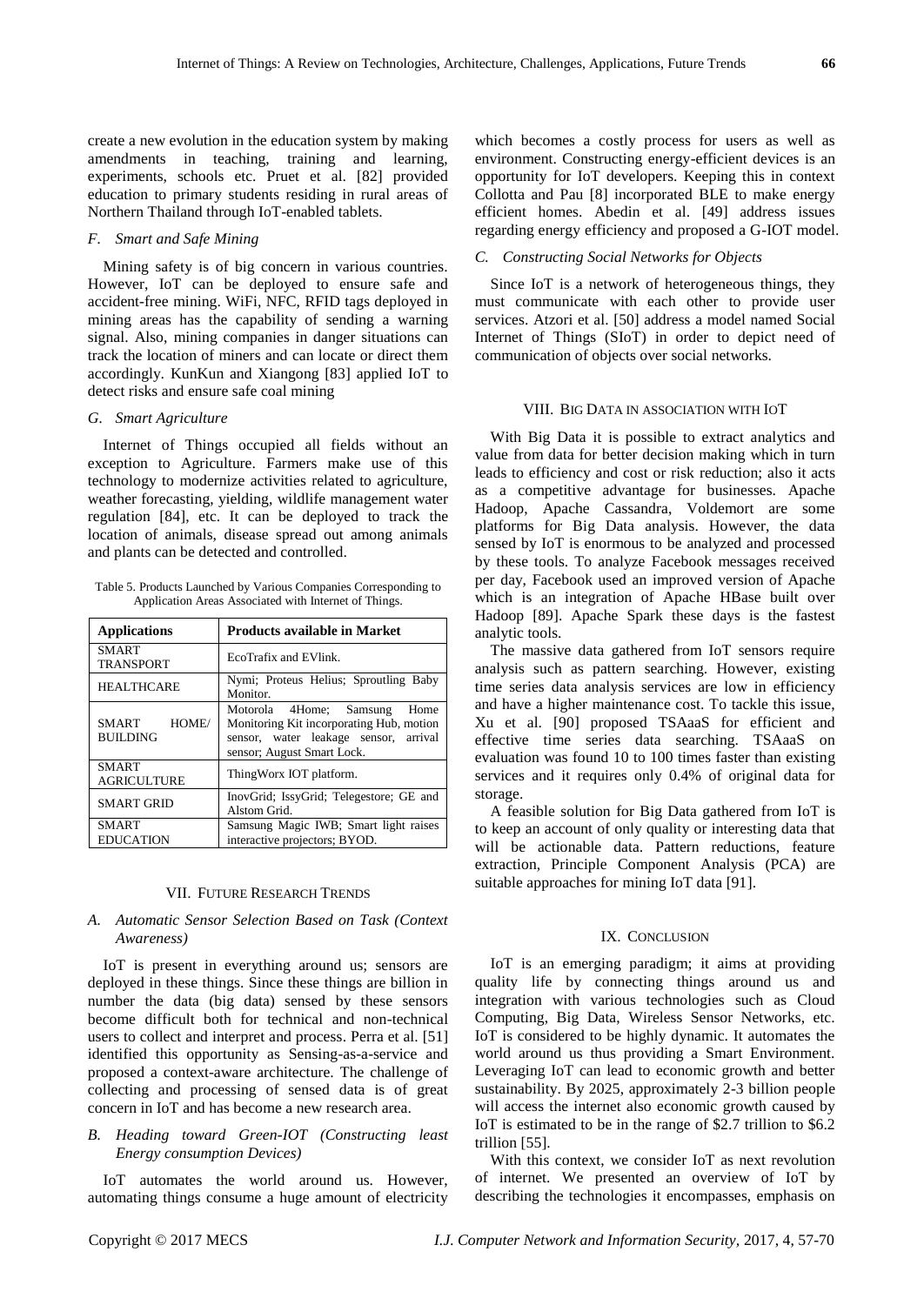the application layer of a flexible layered IoT architecture. We also compared the protocols of the application layer.

This paper concludes IoT to be "Accumulate and Ubiquitous" i.e. present everywhere and anywhere. It ensues automation of our daily activities in the home, education, industry, transport, agriculture, mining, healthcare and still abundant. Despite its benefits, IoT deals with various security, energy efficiency, availability, interoperability, reliability issues, we reviewed various research papers that address these issues and provided proposals to handle them, a parametric analysis is given for the same. Future work of IoT includes gathering and processing of sensory data, having energy efficient devices, integration of IoT with cloud computing and in social networking. We also highlighted solution to handle IoT Big Data.

#### **REFERENCES**

- [1] Al-Fuqaha, M. Guizani, M. Mohammadi, M. Aledhari, and M. Ayyash, "Internet of things: A survey on enabling technologies, protocols, and applications," *IEEE Communications Surveys & Tutorials, vol. 17, no. 4, pp.*  2347 – 2376, jun. 2015.
- [2] L. Atzori, A. Iera, and G. Morabito. "The internet of things: A survey," *Computer networks*, vol. 54, no. 15, pp. 2787-2805, 2010.
- [3] Gubbi, R. Buyya, S. Marusic, and M. Palaniswami, "Internet of Things (IoT): A vision, architectural elements, and future directions," *Future Generation Computer Systems, vol.*29, no. 7, pp. 1645-1660, 2013.
- [4] Borgia, "The Internet of Things vision: Key features, applications and open issues," *Computer Communications,*  vol. 54, pp.1-31, 2014.
- [5] IERC Cluster SRIA, (2014). *Internet of Things* [Online]. Available: www.internet-of-thingsresearch.eu/about\_iot.htm
- [6] T. Qiu, D. Luo, F. Xia, N. Deonauth, W. Si, and A. Tolba, "A Greedy Model with Small World for Improving the Robustness of Heterogeneous Internet of Things," *Computer Networks*, 2016.
- [7] Jiang, F. Shen, S. Chen, K. Li, and Y. Jeong, "A secure and scalable storage system for aggregate data in IoT," *Future Generation Computer Systems,* vol. 49, pp. 133- 141, 2015.
- [8] M. Collotta and G. Pau, "Bluetooth for Internet of Things: A fuzzy approach to improve power management in smart homes," *Computers & Electrical Engineering,* vol. 44, pp. 137-152, 2015.
- [9] F. S. Santos, H. O. Almeida, and A. Perkusich, "A personal connected health system for the Internet of Things based on the Constrained Application Protocol," *Computers & Electrical Engineering,* vol. 44, pp. 122-136, 2015.
- [10] Y. Xue, and R. Deters, "Resource Sharing in Mobile Cloud-computing with Coap," *Procedia Computer Science,* vol.63, pp. 96-103, 2015.
- [11] Y. Mao, J. Li, M. Chen, J. Liu, C. Xie, and Y. Zhan, "Fully secure fuzzy identity-based encryption for secure IoT communications," *Computer Standards & Interfaces,*  vol. 44, pp. 117-121, 2015.
- [12] M. Marjanović, L. Skorin-Kapov, K. Pripužić, A. Antonić, and I. P. Žarko, "Energy-aware and quality-driven sensor management for green mobile crowd sensing," *Journal of Network and Computer Applications,* vol. 59, pp. 95-108, Jul. 2015.
- [13] Betzler, C. Gomez, I. Demirkol, and J. Paradells, "CoCoA+: An advanced congestion control mechanism for CoAP," *Ad Hoc Networks,* vol. 33, pp. 126-139, Apr. 2015.
- [14] P. Morreale, J. McAllister, S. Mishra, and T. Dowluri, "Turning Leaf: Ecovisualization for Mobile User Engagement," *Procedia Computer Science,* vol. 52, pp. 690-694, 2015.
- [15] Á. Villalba, J. L. Pérez, D. Carrera, C. Pedrinaci, and L. Panziera, "servIoTicy and iServe: A Scalable Platform for Mining the IoT," *Procedia Computer Science,* vol*.* 52, pp. 1022-1027, 2015.
- [16] Chai, J. Choi, and J. Jeong, "An Enhanced Secure Mobility Management Scheme for Building IoT Applications," *Procedia Computer Science,* vol. 56, pp. 586-591, 2015.
- [17] He and S. Zeadally, "An Analysis of RFID Authentication Schemes for Internet of Things in Healthcare Environment Using Elliptic Curve Cryptography," *IEEE Internet of Things Journal,* vol. 2, no. 1, pp. 72-83, Feb 2015.
- [18] N. Kumar, N. Chilamkurti, and S. Misra, "Bayesian coalition game for the internet of things: an ambient intelligence-based evaluation," *IEEE Communications Magazine,* vol. 53, no. 1, pp. 48-55, 2015.
- [19] S. Premnath and Z. Haas, "Security and Privacy in the Internet-of-Things under Timeand-Budget-limited Adversary Model," IEEE Wireless Communications Letters, Vol. 4, No. 3, June 2015.
- [20] Pan, R. Jain, S. Paul, T. Vu, A. Saifullah, and M. Sha, "A Internet of Things Framework for Smart Energy in Buildings: Designs, Prototype, and Experiments," *IEEE Internet Of Things Journal*, vol. 2, No. 6, December 2015.
- [21] Y. F. Gomes, D. F. S. Santos, H. O. Almeida, and A. Perkusich, "Integrating MQTT and ISO/IEEE 11073 for health information sharing in the Internet of Things," in *2015 IEEE International Conference on Consumer Electronics (ICCE),* 2015, pp. 200-201.
- [22] S. Collier, "The Emerging Enernet: Convergence of the Smart Grid with the Internet of Things." in *IEEE Rural Electric Power Conference (REPC),* 2015, pp. 65-68.
- [23] M. Suresh, P. S. Kumar, and T. V. P. Sundararajan, "IoT Based Airport Parking System," in *IEEE Sponsored 2nd International Conference on Innovations in Information, Embedded and Communication Systems (ICIIECS),* 2015*,* pp. 1-5.
- [24] T. N. Pham, M. Tsai, D. B. Nguyen, C. Dow, and D. Deng, "A Cloud-Based Smart-Parking System Based on Internet-of-Things Technologies," *IEEE Access,* vol. 3, pp. 1581-1591, 2015.
- [25] Kalmar, R. Vida, and M. Maliosz, "CAEsAR: A Context-Aware Addressing and Routing scheme for RPL networks," in *2015 IEEE International Conference on Communications (ICC),* 2015, pp. 635-641.
- [26] Zhu, V. Leung, L. Shu, and E. C-H. Ngai, "Green Internet of Things for Smart World," *IEEE Access,* vol. 3, pp. 2151-2162, 2015.
- [27] R. Zhu, X. Zhang, X. Liu, W. Shu, T. Mao, and B. Jalaian, "ERDT: Energy-Efficient Reliable Decision Transmission for Intelligent Cooperative Spectrum Sensing in Industrial IoT," *IEEE Access,* vol. 3, pp. 2366-2378, 2015.
- [28] Y-P. Kim, S. Yoo, and C. Yoo, "DAoT: Dynamic and energy-aware authentication for smart home appliances in Internet of Things," in *2015 IEEE International Conference on Consumer Electronics (ICCE),* 2015, pp. 196-197.
- [29] Hussain, R. Wenbi, A. L. d. Silva, M. Nadher, and M.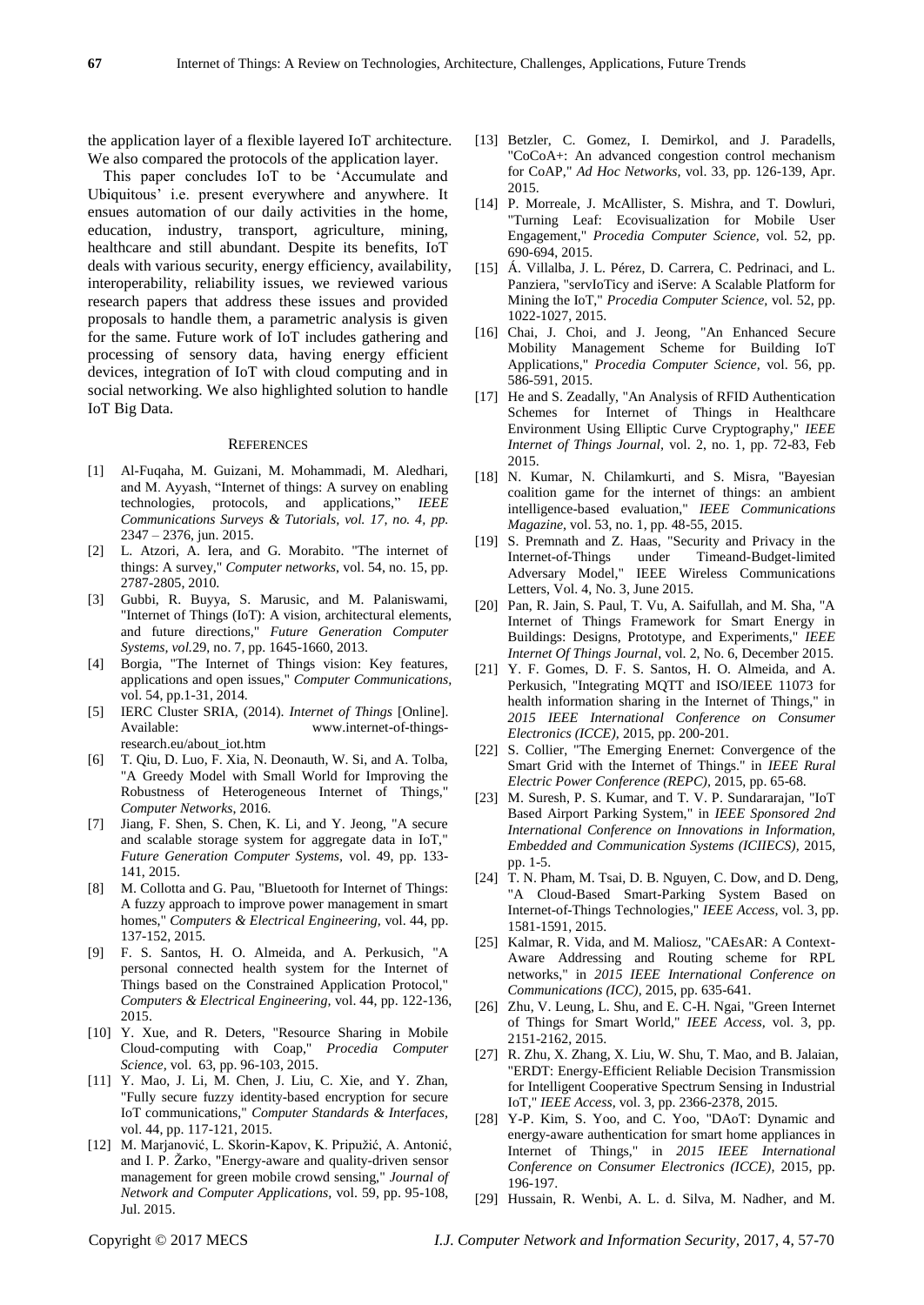Mudhish, "Health and emergency-care platform for the elderly and disabled people in the Smart City," *Journal of Systems and Software,* vol. 110, pp. 253-263, Sep. 2015.

- [30] D. Rosário, Z. Zhao, A. Santos, T. Braun, and E. Cerqueira, "A beaconless opportunistic routing based on a cross-layer approach for efficient video dissemination in mobile multimedia IoT applications," *Computer Communications,* vol. 45, pp. 21-31, Apr. 2014.
- [31] M. Castro, A. J. Jara, and A. F. Skarmeta, "Enabling endto-end CoAP-based communications for the Web of Things," *Journal of Network and Computer Applications,*  vol. 59, pp. 230-236, Oct. 2014.
- [32] Luvisi and G. Lorenzini, "RFID-plants in the smart city: Applications and outlook for urban green management," *Urban Forestry & Urban Greening,* vol. 13, no. 4, pp. 630-637, 2014.
- [33] Bekara, "Security Issues and Challenges for the IoT-based Smart Grid," *Procedia Computer Science,* vol. 34, pp. 532-537, 2014.
- [34] S. Abraham, and X. Li, "A cost-effective wireless sensor network system for indoor air quality monitoring applications," *Procedia Computer Science,* vol. 34, pp. 165-171, 2014.
- [35] S. Elmaghraby, and M. M. Losavio, "Cyber security challenges in Smart Cities: Safety, security and privacy," *Journal of advanced research,* vol. 5, no. 4, pp. 491-497, 2014.
- [36] M. Nitti, R. Girau, and L. Atzori, "Trustworthiness management in the social internet of things," *IEEE Transactions on Knowledge and Data Engineering,* vol. 26, no. 5, pp. 1253-1266, May 2014.
- [37] S. Raza, H. Shafagh, K. Hewage, R. Hummen, and T. Voigt, "Lithe: Lightweight secure CoAP for the internet of things," *IEEE Sensors Journal,* vol. 13, no. 10, pp. 3711-3720, 2013.
- [38] Huang, Y. Meng, X. Gong, Y. Liu, and Q. Duan, "A novel deployment scheme for green internet of things," *IEEE Internet of Things Journal,* vol. 1, no. 2, pp. 196-205, 2014.
- [39] Fuhong, L. Qian, Z. Xianwei, C. Yueyun, and H. Daochao, "Cooperative differential game for model energybandwidth efficiency tradeoff in the Internet of Things, *China Communications,* vol. 11, no. 1, pp. 92-102, Jan 2014.
- [40] Y. Zheng, S. Rajasegarar, C. Leckie, and M. Palaniswami, "Smart car parking: Temporal clustering and anomaly detection in urban car parking," in *2014 IEEE Ninth International Conference on Intelligent Sensors, Sensor Networks and Information Processing (ISSNIP),* 2014, pp. 1-6.
- [41] P-Y. Chen, S-M. Cheng and K-C. Chen, "Information fusion to defend intentional attack in Internet of things," *IEEE Internet of Things Journal,* 1, no. 4, pp. 337-348, 2014.
- [42] B. Kantarci and H. T. Mouftah, "Trustworthy Sensing for Public Safety in Cloud-Centric Internet of Things," *IEEE Internet of Things Journal, vol.* 1, no. 4, pp. 360-368, 2014.
- [43] Kiljander, A. D'Elia, F. Morandi, P. Hyttinen, J. Takalo-Mattila, A. Ylisaukko-Oja, J-P. Soininen, and T. S. Cinotti, "Semantic interoperability architecture for pervasive computing and Internet of Things," *IEEE Access,* vol. 2, pp. 856-873, 2014.
- [44] C. H. Liu, J. Fan, J. W. Branch, and K. K. Leung, "Toward QoI and Energy-Efficiency in Internet-of-Things Sensory Environments," *IEEE Transactions on Emerging Topics in Computing,* vol. 2, no. 4, pp. 473-487, 2014.
- [45] P. P. Pereira, J. Eliasson, and J. Delsing, "An authentication and access control framework for CoAPbased Internet of Things," in *2014-40th Annual Conference of the IEEE Industrial Electronics Society, IECON*, 2014, pp. 5293-5299.
- [46] P. Castellani, M. Rossi, and M. Zorzi, "Back pressure congestion control for CoAP/6LoWPAN networks," *Ad Hoc Networks,* vol. 18, pp.71-84, 2014.
- [47] R. Palattella, N. Accettura, L. A. Grieco, G. Boggia, M. Dohler, and T. Engel, "On optimal scheduling in dutycycled industrial IoT applications using IEEE802.15.4 e TSCH," *IEEE Sensors Journal,* vol*.*13, no. 10, pp.3655- 3666, 2013.
- [48] Sun, X. Zhang, and Z. Li, "The internet of things (IOT) and cloud computing (CC) based tailings dam monitoring and pre-alarm system in mines," *Safety science,* vol. 50, no. 4, pp.811-815, 2012.
- [49] S. F. Abedin, M. Alam, G. Rabiul, R. Haw, and C. S. Hong, "A system model for energy efficient green-IoT network," in *2015* IEEE *International Conference on Information Networking (ICOIN)*, 2015, pp. 177-182.
- [50] Atzori, A. Iera, G. Morabito, and M. Nitti, "The social internet of things (siot)–when social networks meet the internet of things: Concept, architecture and network characterization," *Computer Networks,* vol. 56, no. 16, pp. 3594-3608, 2012.
- [51] C. Perera, A. Zaslavsky, P. Christen, and D. Georgakopoulos, "Ca4iot: Context awareness for internet of things," in *2012 IEEE International Conference on Green Computing and Communications (GreenCom),*  2012, pp. 775-782.
- [52] S. Fang, L. D. Xu, Y. Zhu, J. Ahati, H. Pei, J. Yan, and Z. Liu, "An integrated system for regional environmental monitoring and management based on internet of things," *IEEE Transactions on Industrial Informatics,* vol. 10, no. 2, pp.1596-1605, 2014.
- [53] R. Vargheese and Y. Viniotis, "Influencing data availability in IoT enabled cloud based e-health in a 30 day readmission context." in *2014* IEEE *International Conference on Collaborative Computing: Networking, Applications and Worksharing (CollaborateCom),*2014, pp. 475-480.
- [54] R. Tabish, A. M. Ghaleb, R. Hussein, F. Touati, A. B. Mnaouer, L. Khriji, and M. F. A. Rasid, "A 3G/WiFienabled 6LoWPAN-based U-healthcare system for ubiquitous real-time monitoring and data logging," in *2014 IEEE Middle East Conference on Biomedical Engineering (MECBME),* 2014, pp. 277-280.
- [55] J. Manyika, M. Chui, J. Bughin, R. Dobbs, P. Bisson and A. Marrs, *Disruptive Technologies: Advances that Will Transform Life, Business, and the Global Economy.*  McKinsey Global Institute San Francisco, CA, 2013.
- [56] B.Yan and G. Huang, "Application of RFID and Internet of Things in Monitoring and Anti-counterfeiting for Products," *in IEEE International Seminar on Business and Information Management, ISBIM'08,* 2008*,* vol. 1, pp. 392-395.
- [57] T. Zhang, X. Wang, J. Chu, X. Liu, and P. Cui, "Automotive recycling information management based on the internet of things and RFID technology," in *2010 IEEE International Conference on Advanced Management Science (ICAMS),*2010 , vol. 2, pp. 620-622.
- [58] M-C. Chung, G. M. Lee, N. Crespi, and C-C. Tseng, "RFID object tracking with IP compatibility for the internet of things," In *IEEE International Conference on Green Computing and Communications (GreenCom), 2012*, pp. 132-139.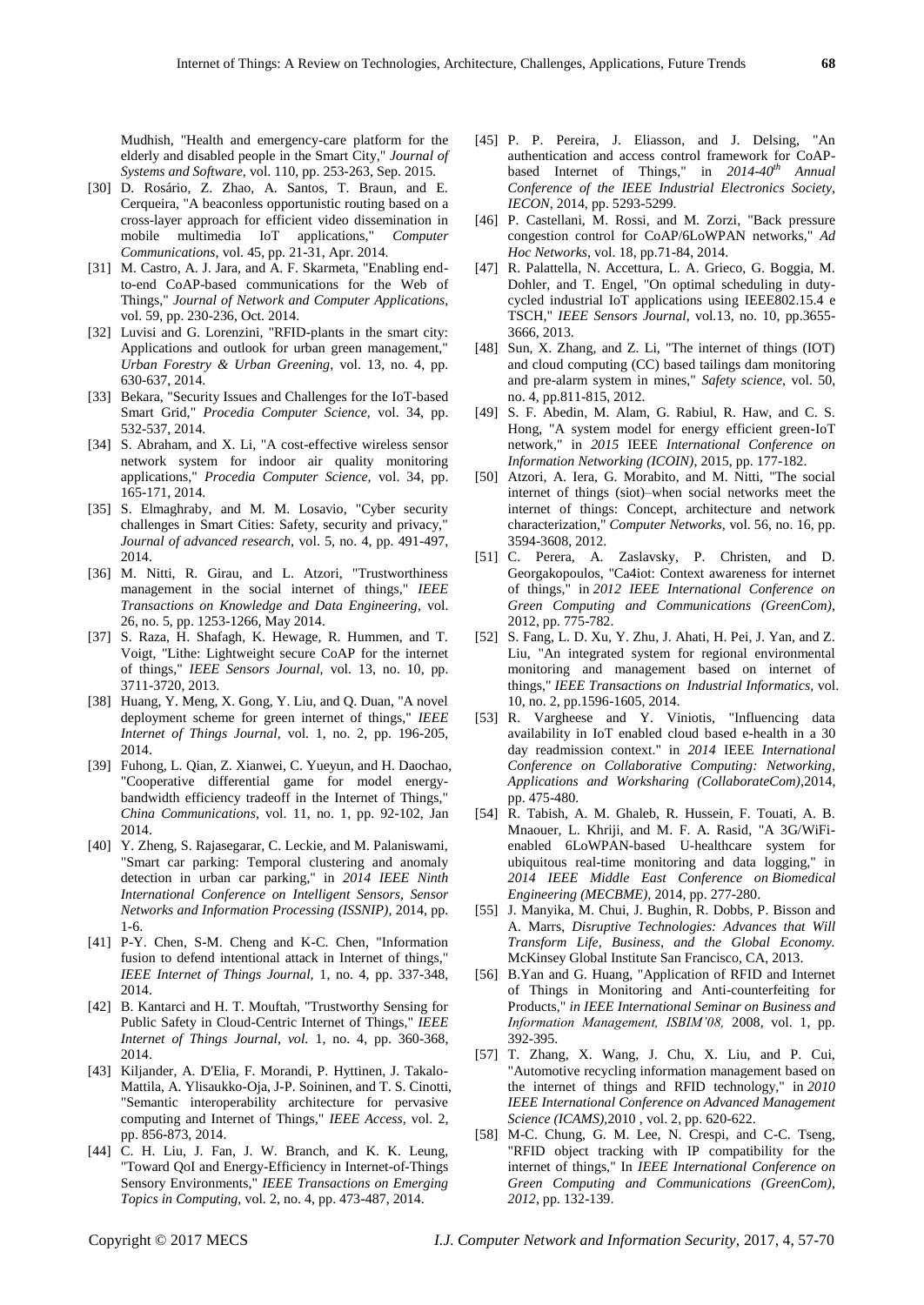- [59] Yanhui, "Internet of Things Application of RFID Technology in Warehouse Management," in *Third International Conference on Instrumentation, Measurement, Computer, Communication and Control*. 2013.
- [60] T. Bojan, U. Kumar, and V. Bojan, "An internet of things based intelligent transportation system," in *IEEE International Conference on Vehicular Electronics and Safety (ICVES),*2014, pp. 174-179.
- [61] P. Urien, "A secure cloud of electronic keys for NFC locks securely controlled by NFC smartphones," in *IEEE 11th Consumer Communications and Networking Conference (CCNC),* 2014, pp. 1120-1121.
- [62] J. Park, S. Lee, S. H. Bouk, D. Kim, and Y. Hong, "6LoWPAN adaptation protocol for IPv6 packet transmission over NFC device," in *2015 Seventh International Conference on Ubiquitous and Future Networks (ICUFN),*2015, pp. 541-543.
- [63] C. Cervantes, D. Poplade, M. Nogueira, and A. Santos, "Detection of sinkhole attacks for supporting secure routing on 6LoWPAN for Internet of Things," in *2015 IFIP/IEEE International Symposium on Integrated Network Management (IM),*2015 , pp. 606-611.
- [64] T. N. Gia, N. K. Thanigaivelan, A-M. Rahmani, T. Westerlund, P. Liljeberg, and H. Tenhunen, "Customizing 6LoWPAN networks towards Internet-of-Things based ubiquitous healthcare systems," in *IEEE NORCHIP,* 2014, pp. 1-6.
- [65] E. Boualouache, O. Nouali, S. Moussaoui, and A. Derder, "A BLE-based data collection system for IoT," in *IEEE First International Conference on New Technologies of Information and Communication (NTIC),*2015, pp. 1-5.
- [66] Matsuoka, J. Wang, L. Jing, Y. Zhou, Y. Wu, and Z. Cheng, "Development of a control system for home appliances based on BLE technique," in *2014 IEEE International Symposium on Independent Computing (ISIC),* 2014, pp. 1-5.
- [67] W. Yiqi, H. Lili, H. Chengquan, G. Yan, and Z. Zhangwei, "A ZigBee-based smart home monitoring system." In *2014 IEEE Fifth International Conference on Intelligent Systems Design and Engineering Applications (ISDEA)*,2014, pp. 114-117.
- [68] R. Chen, L. Peng, and Y. Qin, "Supermarket shopping guide system based on Internet of things." in *IET International Conference on Wireless Sensor Network,*  2010, pp. 17-20.
- [69] M. Rathore, A. Ahmad, A. Paul and G. Jeon, "Efficient Graph-Oriented Smart Transportation Using Internet of Things Generated Big Data," *2015 11th International Conference on Signal-Image Technology & Internet-Based Systems (SITIS)*, Bangkok, 2015, pp. 512-519.
- [70] Azzara, M. Petracca and P. Pagano, "The ICSI M2M Middleware for IoT-Based Intelligent Transportation Systems," *Intelligent Transportation Systems (ITSC), 2015 IEEE 18th International Conference on*, Las Palmas, 2015, pp. 155-160.
- [71] R. S. H. Istepanian, A. Sungoor, A. Faisal and N. Philip, "Internet of m-health Things "m-IoT"," *Assisted Living 2011, IET Seminar on*, London, 2011, pp. 1-3.
- [72] S. Das, M. Ballav and S. Karfa, "Application of IoT in detecting health risks due to flickering artificial lights," *Advances in Computing, Communications and Informatics (ICACCI), 2015 International Conference on*, Kochi, 2015, pp. 2331-2334.
- [73] Y. Liu, J. Niu, L. Yang and L. Shu, "eBPlatform: An IoTbased system for NCD patients homecare in China," *Global Communications Conference*

*(GLOBECOM), 2014 IEEE*, Austin, TX, 2014, pp. 2448- 2453.

- [74] A. Al-Taee, W. Al-Nuaimy, A. Al-Ataby, Z. J. Muhsin and S. N. Abood, "Mobile health platform for diabetes management based on the Internet-of-Things," *Applied Electrical Engineering and Computing Technologies (AEECT), 2015 IEEE Jordan Conference on*, Amman, 2015, pp. 1-5.
- [75] K. Choubey, S. Pateria, A. Saxena, Vaisakh Punnekkattu Chirayil SB, K. K. Jha and Sharana Basaiah PM, "Power efficient, bandwidth optimized and fault tolerant sensor management for IOT in Smart Home," *Advance Computing Conference (IACC), 2015 IEEE International*, Banglore, 2015, pp. 366-370.
- [76] C. Coelho, D. Coelho and M. Wolf, "An IoT smart home architecture for long-term care of people with special needs," *Internet of Things (WF-IoT), 2015 IEEE 2nd World Forum on*, Milan, 2015, pp. 626-627.
- [77] V. Sivaraman, H. H. Gharakheili, A. Vishwanath, R. Boreli and O. Mehani, "Network-level security and privacy control for smart-home IoT devices," *Wireless and Mobile Computing, Networking and Communications (WiMob), 2015 IEEE 11th International Conference on*, Abu Dhabi, 2015, pp. 163-167.
- [78] W. Li, C. Pi, M. Han, C. Ran, W. Chen and P. Ke, "A scheduling method for IOT-aided packaging and printing manufacturing system," in *2015 11th International Conference on Heterogeneous Networking for Quality, Reliability, Security and Robustness (QSHINE),* Taipei, 2015, pp. 335-340.
- [79] Khaleel, D. Conzon, P. Kasinathan, P. Brizzi, C. Pastrone; F. Pramudianto, M. Eisenhauer, P. A. Cultrona, F. Rusina, G. Lukac, M. Paralic, "Heterogeneous Applications, Tools, and Methodologies in the Car Manufacturing Industry Through an IoT Approach," in *IEEE Systems Journal* , vol.PP, no.99, pp.1-1,2015.
- [80] H. Min and L. Junyu, "An Intelligent System for Precast Concrete Element Manufacturing Management Based on RFID Technology," *Green Computing and Communications (GreenCom), 2013 IEEE and Internet of Things (iThings/CPSCom), IEEE International Conference on and IEEE Cyber, Physical and Social Computing*, Beijing, 2013, pp. 1138-1143.
- [81] Zhang Tianbo, "The Internet of Things Promoting Higher Education Revolution," in *2012 Fourth International Conference on*, *Multimedia Information Networking and Security (MINES),* Nanjing, 2012, pp. 790-793.
- [82] Pruet, C. S. Ang, D. Farzin and N. Chaiwut, "Exploring the Internet of "Educational Things"(IoET) in rural underprivileged areas," *12th International Conference on Electrical Engineering/Electronics, Computer, Telecommunications and Information Technology (ECTI-CON),* Hua Hin, 2015, pp. 1-5.
- [83] Kunkun and L. Xiangong, "Reliability Evaluation of Coal Mine Internet of Things," *Identification, Information and Knowledge in the Internet of Things (IIKI), 2014 International Conference on*, Beijing, 2014, pp. 301-302.
- [84] V. V. H. Ram, H. Vishal, S. Dhanalakshmi and P. M. Vidya, "Regulation of water in agriculture field using Internet Of Things," *2015 IEEE Technological Innovation in ICT for Agriculture and Rural Development (TIAR),*  Chennai, 2015, pp. 112-115.
- [85] National Intelligence Council, Disruptive Civil Technologies – Six Technologies with Potential Impacts on US Interests Out to 2025 –Conference Report CR 2008-07, (2008) [Online]. Available: http://www.dni.gov/nic/NIC\_home.html.